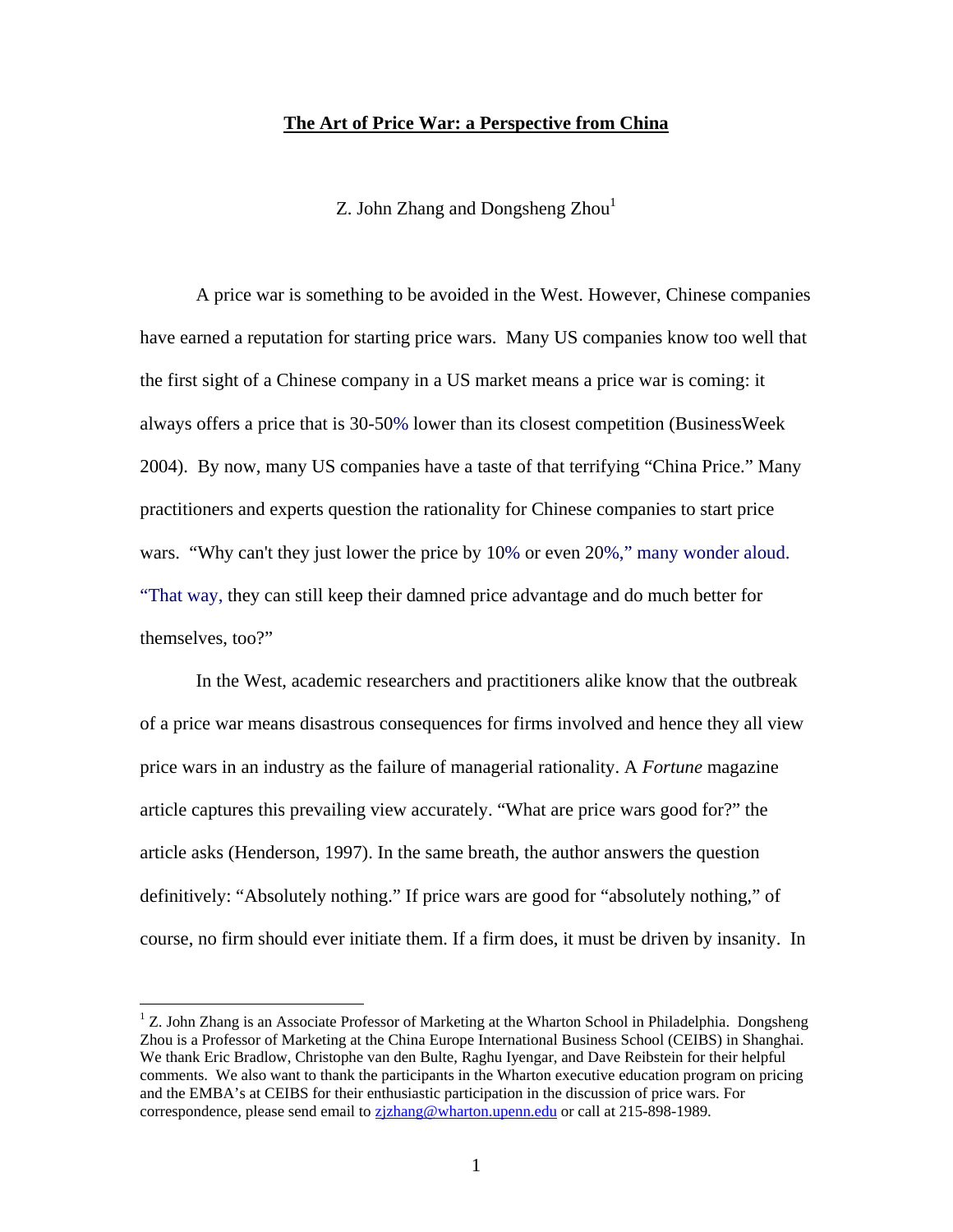that case, "[t]he best way to escape a damaging price war is *not* to jump into the fray at all" (Rao, Bergen, and Davis, 2000).

Chinese companies obviously do not share the same code of business conduct. They are not just "war mongers" in the US markets. They also take their gloves off in their own domestic markets and have no hesitation to start a price war if it is deemed necessary to achieve their sales and profit objectives. In the past ten years, firms in China have fought large-scale price wars in a wide range of industries, including consumer electronics, home appliances, personal computers, mobile phones, telecommunications, cables, and, most recently, automobiles. It is in their domestic markets where they hone their skills in waging price wars. Indeed, price wars are widely considered as a legitimate, effective marketing strategy by executives and business thought leaders in China. It is not uncommon for today's executives to talk about the "business arena" as the "battleground," and they do not just talk about it metaphorically, either. In fact, strategy in Chinese, "zhanlue," literally means "battle plans" or "combat strategies."

The rub is that while Western companies seem to suffer whenever they start, or they are caught in, a price war, Chinese companies seem to thrive on price wars they start and many emerge from them stronger, bigger, and more profitable. Like any other war, victories in price wars also produce many legendary "generals" in China. Some of them become idols for aspiring managers and some even become national heroes thanks to the extensive media coverage of price wars in China. $2$ 

 <sup>2</sup> <sup>2</sup> A keyword search of "price war" in one Chinese newspaper database, for instance, generated more than 13,000 articles in the past decade, some of which hail the initiators of price wars as courageous, decisive "generals."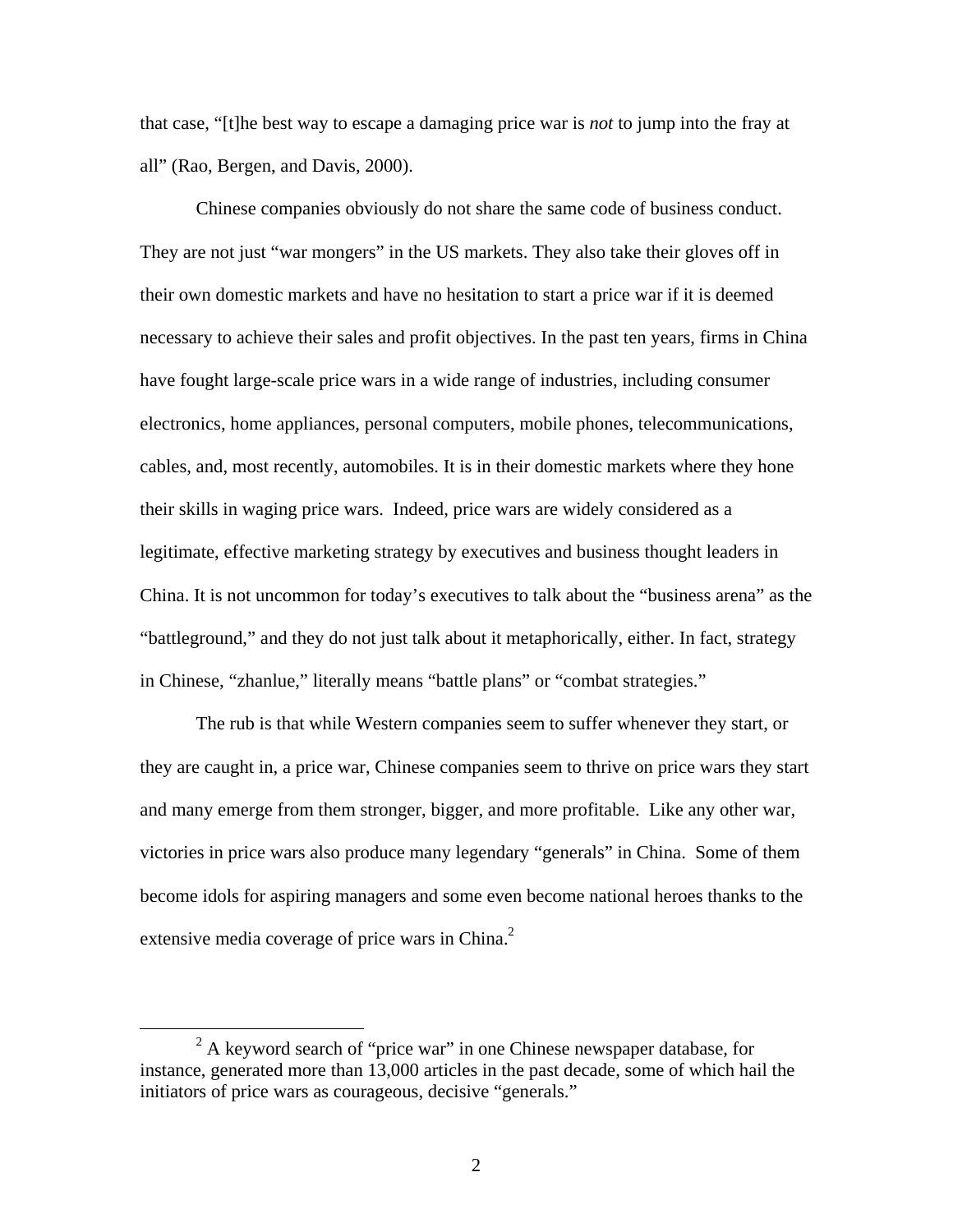In 1995, for example, IBM, Compaq, and HP were the three best selling PC brands in China, but three years later, the top 5 PC brands in China were all locals who had fought their way up through price wars. In 1999, China's mobile phone market was dominated by Motorola, Nokia and other foreign brands with all the local brands together having less than 5% of the market. However, only four years later and after a series of intense price wars, the local brands took more than 50% of the market. Most recently in 2005, Chery, a local automobile company with only 10 years of history, launched several rounds of price wars and beat many global players to take the fourth place in terms of market share, and is now preparing for an aggressive assault on the US market in the coming years.

The sharp contrast in the attitudes toward price wars in China and in the West raises an intriguing question: are those Chinese companies simply lucky survivors in chaotic price wars, or do they know something about how to wage price wars that their Western counterparts do not? We will offer an answer to this question by taking a detailed look at two price wars that took place in China in the color TV industry and in the microwave oven industry during the mid-1990s. Our study has convinced us that luck has nothing to do with being a victor in a price war. Good planning and execution are the keys to winning. In other words, Chinese companies do seem to know something about price wars that the executives in the West do not or have forgotten.

No one should be surprised by the fact that firms in a country where executives routinely draw strategic inspirations from Sun Tzu's The Art of War may have a distinct perspective on price wars. What is somewhat surprising is the fact that we know very little of that Chinese perspective in the West. How do Chinese companies assess their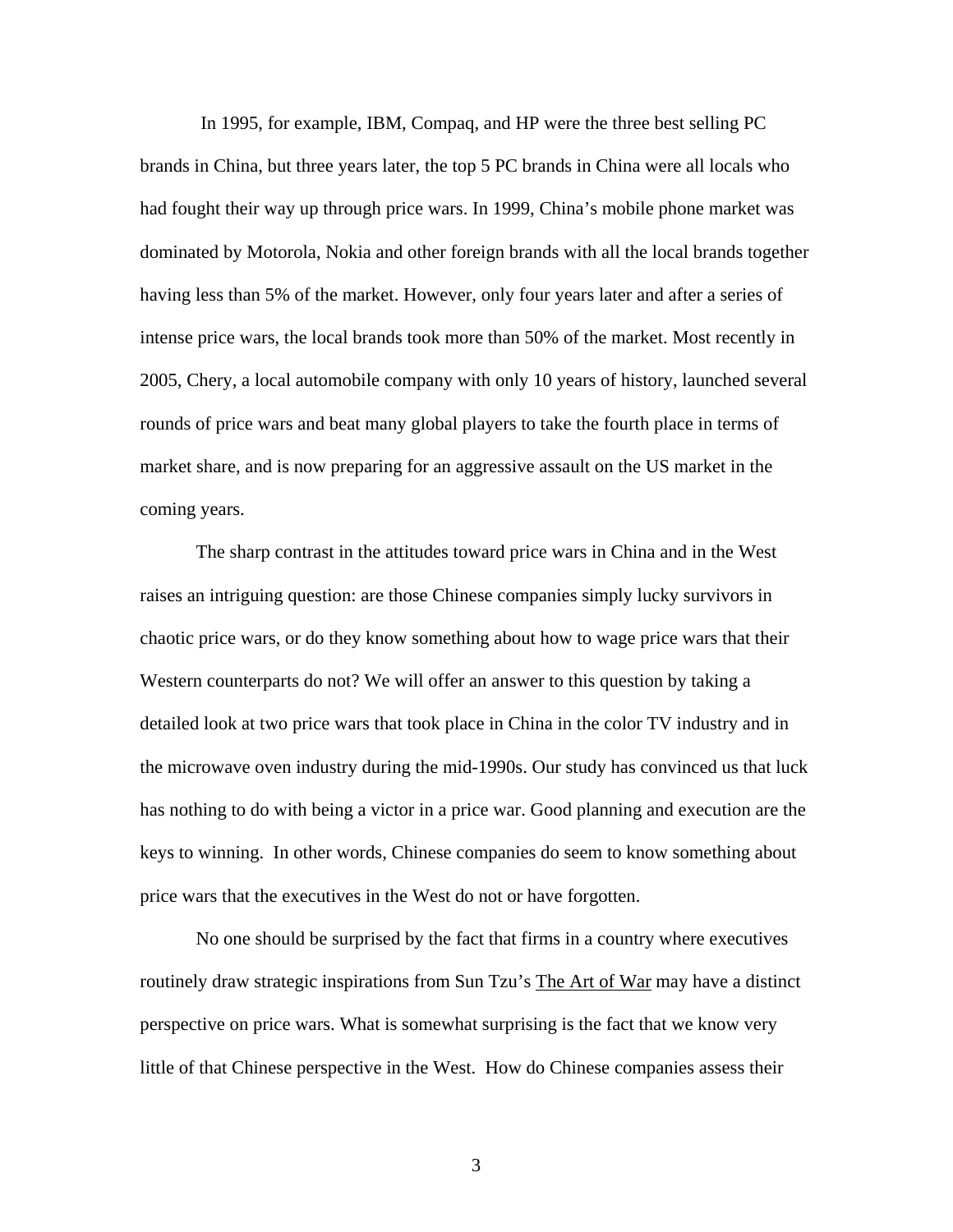business environment to identify the opportunity for a price war? Apparently, they do not just randomly start a price war or start it everywhere. Then, the question is how do they decide whether and when to start a price war? Like in any other war, the forces unleashed in a price war can be very destructive and unpredictable and hence careful planning and execution are a necessity to stay in control of those forces. How do Chinese companies prepare for and execute such a war?

The answers to all these questions are critically important for the Western companies who do business in China or who compete with Chinese companies in the West. With many foreign companies counting on China' growth to drive sales and profitability, and with more and more Chinese firms entering global markets, frequent price wars in China and elsewhere seem inevitable. One must understand how Chinese companies use price wars as a strategic weapon to be able to see their coming, to fight price wars effectively, or even to avoid them altogether.

We offer answers to all those questions. We will first analyze two well-known price wars in some detail to see how Chinese executives make their decisions about starting a price war and how they plan for it. From these analyses, it is clear that Chinese executives *do* treat price wars as an opportunity, and that there are rational reasons for them. Indeed, putting all these reasons together, one begins to see a rational framework for initiating and planning for price wars and hence to appreciate "The Art of Price War." This framework helps us to address the question of whether a price war should be initiated, by what firm, in what industry, and under what structural conditions in the marketplace. This framework can be applied to Chinese markets to shed some light on why they are rife with price wars, and to markets in the West to explain why Chinese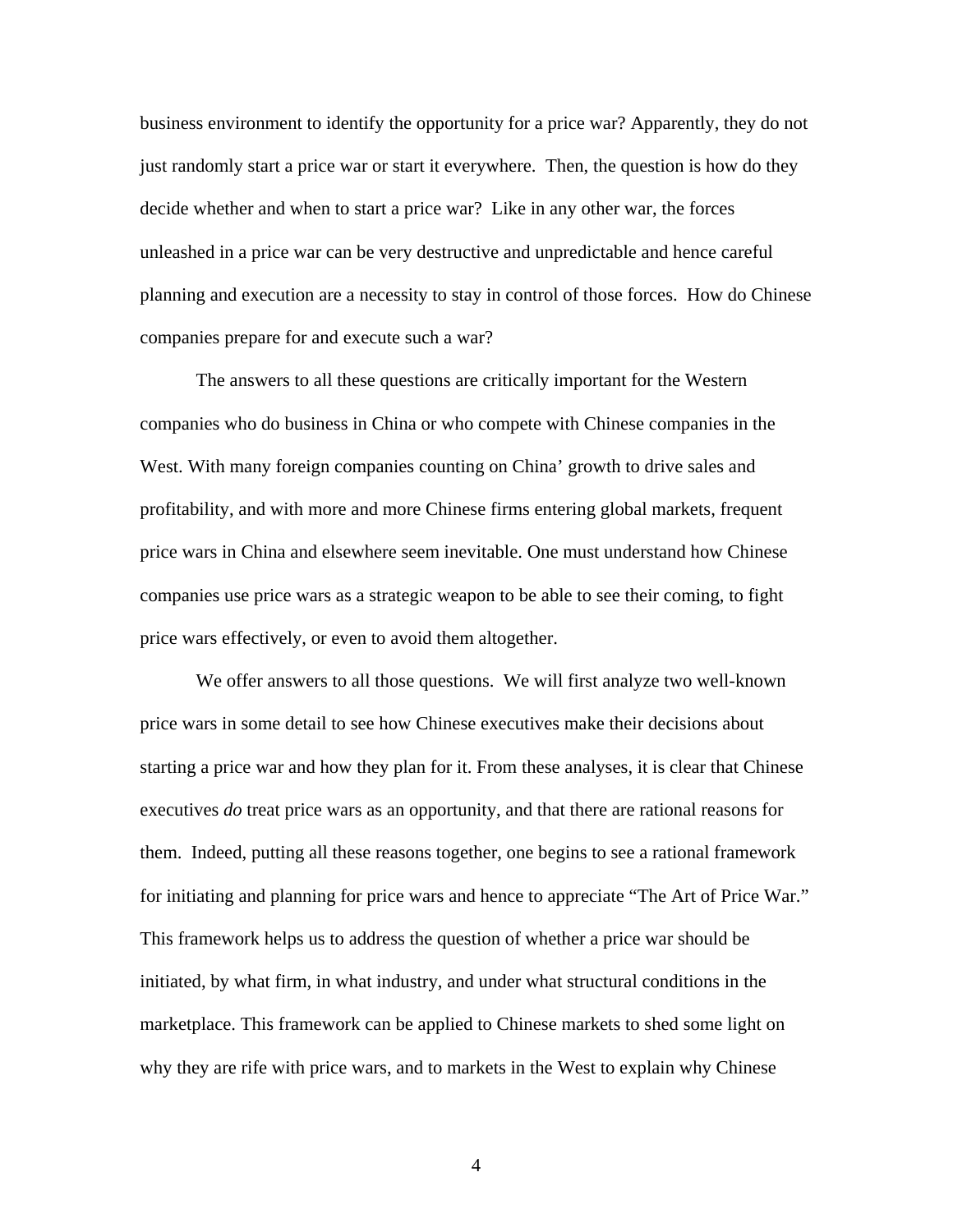companies are so aggressive with their prices and why Western companies are reluctant to start, or get involved in, price wars.

## **Anatomy of Two Price Wars**

### The Color TV Industry

In early 1996, China's color TV industry was highly fragmented, with more than 130 manufacturers. Each manufacturer had, on average, less than 120,000 units of sales. Only 12 had annual sales of over half a million units, and only 4 had annual sales of more than 1 million units. As a result, few manufacturers could take advantage of economies of scale and most of them operated inefficiently. However, they all slogged along because a vast majority of these companies were owned by local governments and they were protected in their local markets. Thus, there was very little room for any ambitious Chinese company to expand their sales and to achieve scale economies through market entry or mergers and acquisitions (M&A).

The upward mobility was also very limited for a Chinese company at the time. China's color TV market was a two-tier market. Foreign brands served the high-end market and enjoyed a 20 percent price premium over local brands. With that price premium, foreign brands, Japanese brands in particular, still held a dominant position in China, especially in the Chinese urban markets. Although the quality of domestic products was comparable to that of foreign brands, local brands were in general competing with each other in the low-end market, and import buyers would seldom consider local brands.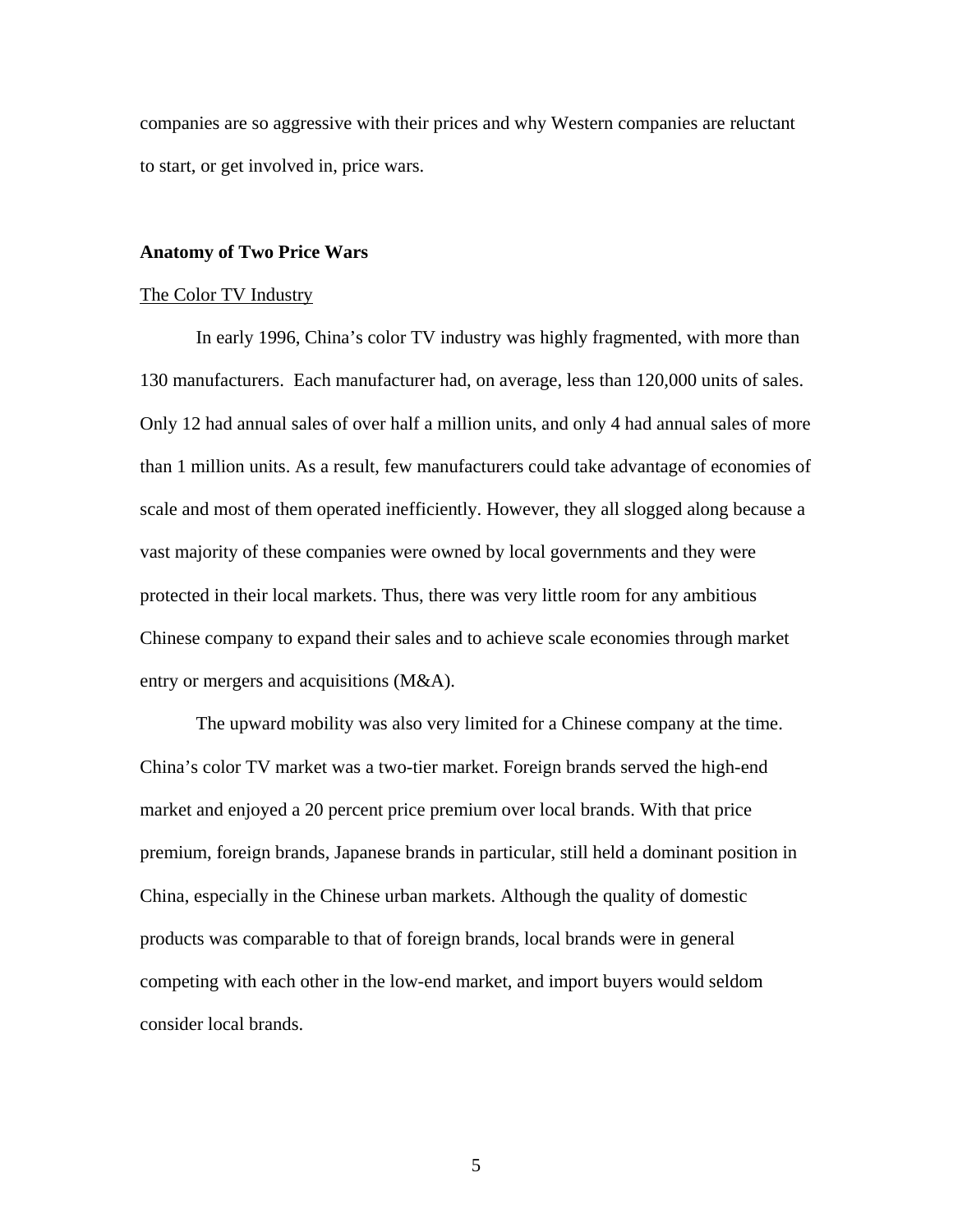Thus, in this market environment, a Chinese TV manufacturer had little horizontal or vertical mobility to increase its sales. In fact, the breathing room for Chinese companies was quickly shrinking in late 1995. At the time, there was a good deal of smuggling of color TVs, which was a significant drag on the stability of TV prices. In addition, Chinese companies were under increasing downward pricing pressure from a number of sources. First, import tariffs were slated to go down in 1996 for small-screen color TV's from 60% to 50% and from 65% to 50% for large-screen color TV's. Second, lured by the sheer size of the China market, foreign investments in the Chinese TV industry were red-hot. All 10 of the largest TV manufacturers in the world at the time were rapidly expanding their production in China. It was estimated that in two years' time, if all the announced expansion plans were fully executed, they would add an additional 10 million units of annual capacity in the Chinese market. The sales of foreign brands were expected to cascade down at the expense of Chinese companies. In fact, one business plan prepared by a large global color TV manufacturer boldly suggested that in three years' time, by investing some \$3 billion in China, the company would destroy Changhong, the largest local competitor.

With 17 production lines concentrated in one place, Changhong ran the largest and most efficient color TV production in China. Its capacity at that time at least doubled that of the second largest Chinese manufacturer. Changhong was also the largest manufacturer for many key TV components, such as plastic injections, electronic components, remote controls, etc. As a highly vertically integrated company located in Sichuan, one of the less developed regions in China at the time, Changhong enjoyed cost advantages and earned the highest profit margin among all domestic color TV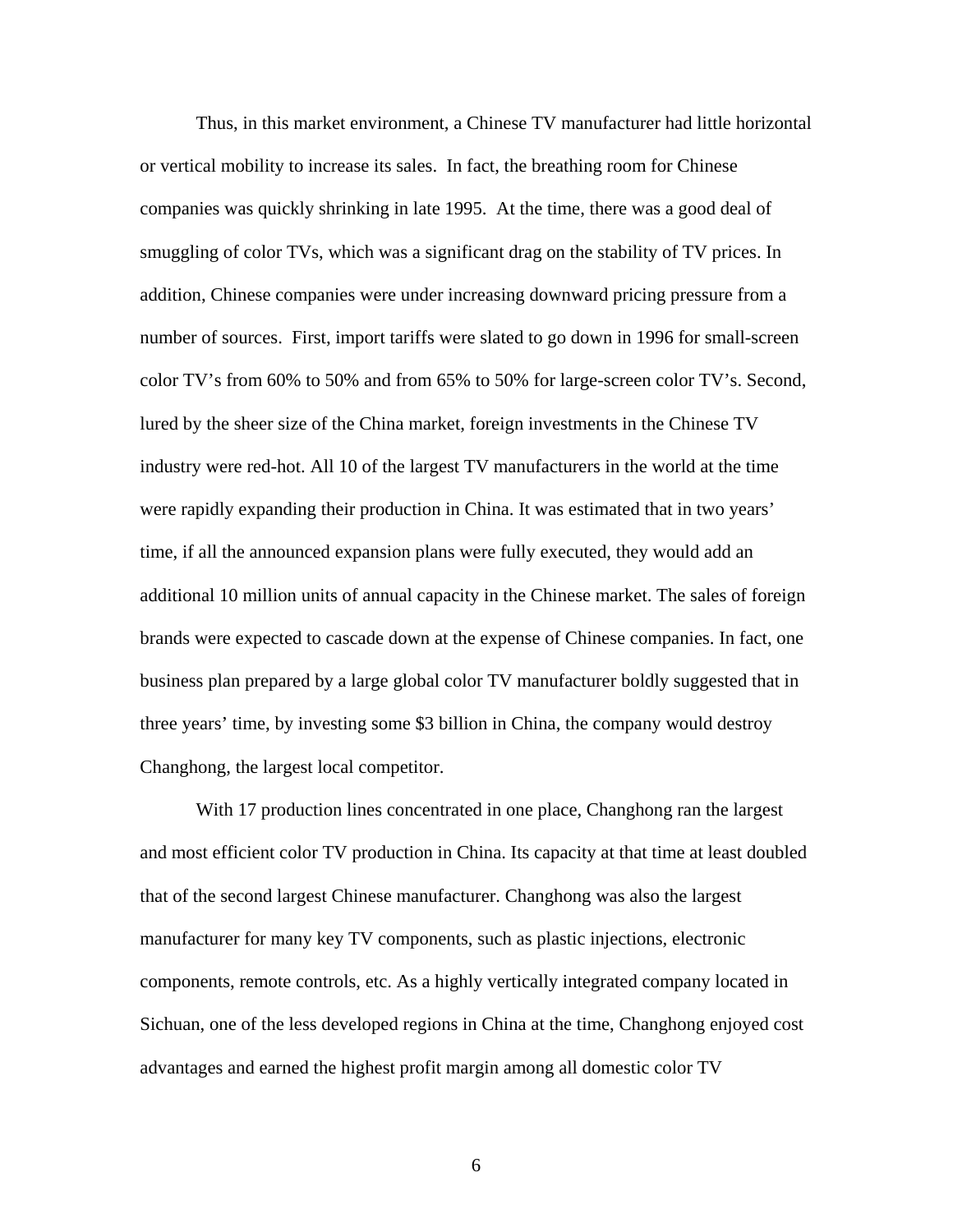manufacturers. The net profit margins for Changhong were around 20%, far ahead of most of its domestic rivals.

 Despite being the strongest domestic TV manufacturer, Changhong had to worry about its long-term survival, and it had to find ways to increase its market share quickly to shore up its future. Changhong's CEO, Mr. Ni Runfeng, spent several months in late 1995 and early 1996 weighing alternative strategies to increase the company's market share. The top executives at the company, including the CEO, talked with a number of pricing experts, carried out a number of marketing surveys in various regions, and extensively analyzed the survey data. Through these interviews, surveys, and analyses, they collectively came to the conclusion that would startle any Western executive: a price war was the weapon of choice for Changhong to achieve a leadership position in the marketplace. They had their reasons.

On the one hand, a price war would put small, inefficient domestic TV manufacturers between a rock and a hard place: they could either cut their prices and suffer significant losses through margins, or maintain their high prices and suffer significant losses through volumes. In either case, they would have to struggle mightily to survive without any help from the local government. Such help was not forthcoming in early 1996 as readily as in earlier years, as the central government had tightened its fiscal policy, cascading down all the way to the local governments. Such help would become even less forthcoming if quick, costly, and significant damage could be inflicted to those local manufacturers. A decisive price war would do all that.

On the other hand, a significant price cut by a large local color TV manufacturer would also put foreign competitors, especially the Japanese TV manufacturers, in a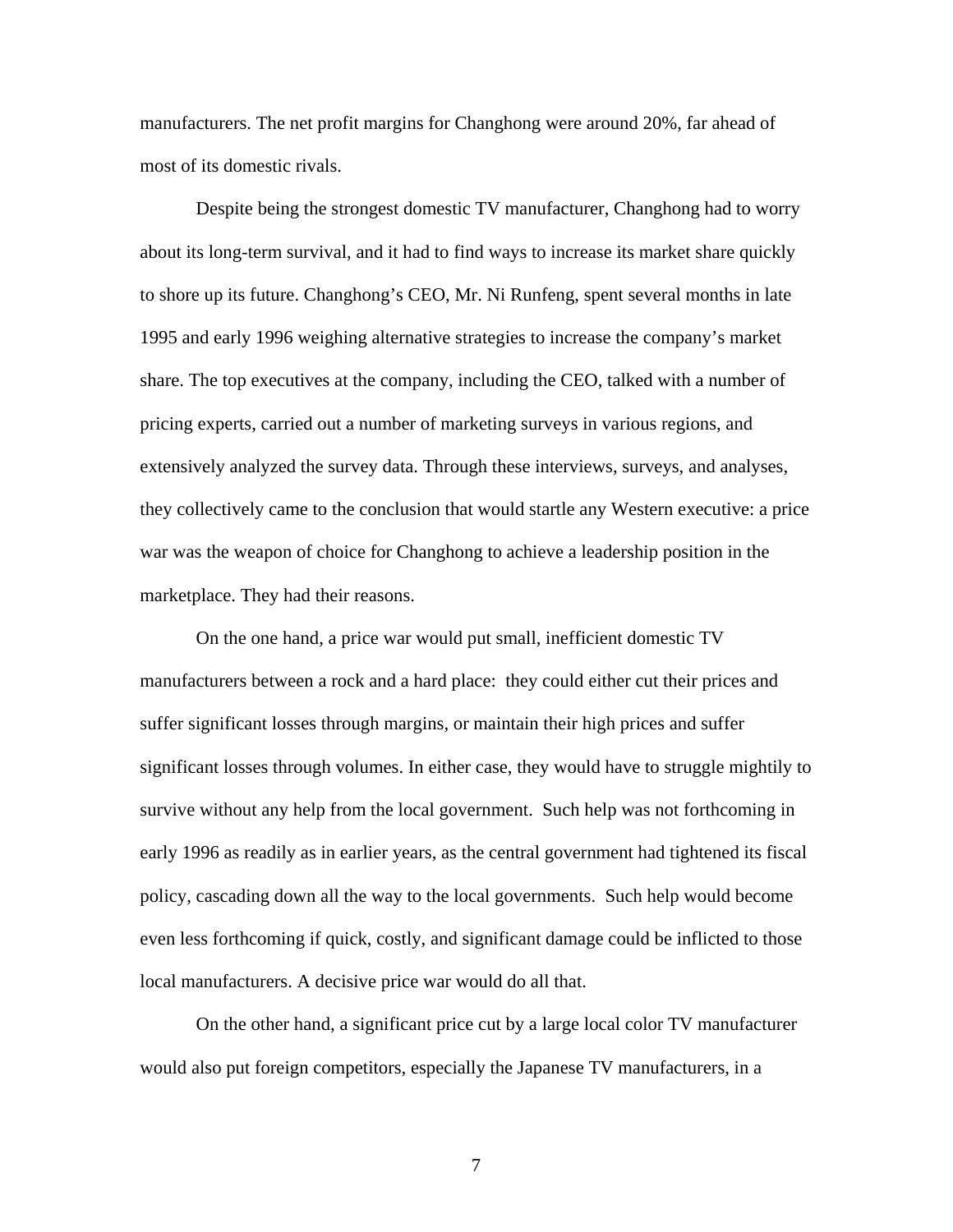predicament. If they were to stay out of the fray, Changhong would gain at their expense. If they were to join the fray, they would leave a lot of more money on the table for their high-end customers without much increase in sales and hence significantly reduce their profitability. Moreover, low prices and mud wrestling with a Chinese manufacturer could, certainly in the minds of foreign manufacturers, only erode their brand equity and undermine their brand image. On top of all this, for any drastic pricing changes, they needed to get the approval from their foreign parent firms, which could be a lengthy process. For those reasons, Changhong did not expect any significant price cut by foreign manufacturers, at least not initially.

Thus, what Changhong counted on, by initiating a premeditated, determined price war, was a huge increase in sales volume, taking customers away from weaker domestic rivals and possibly from foreign rivals, too. Changhong's confidence in its ability to increase its sales was further enhanced by the fact that in early 1996, China's color TV industry was at a fast growth stage. With a significant drop in the prices for color TVs, the industry demand could expand significantly and Changhong could corner a significant chunk of that demand. Changhong was the first color TV manufacturer to be listed in China's stock market and it enjoyed a high level of brand awareness and a highquality image among domestic brands.

Aside from its low cost position relative to other domestic manufacturers and its brand awareness and image, Changhong recognized a number of other advantages going for it once a price war broke out. In early 1996, Changhong had an inventory of around 1 million units with a total estimated value exceeding 2 billion RMB. Changhong's efficiency suffered because of the huge inventory. However, this ready supply of a large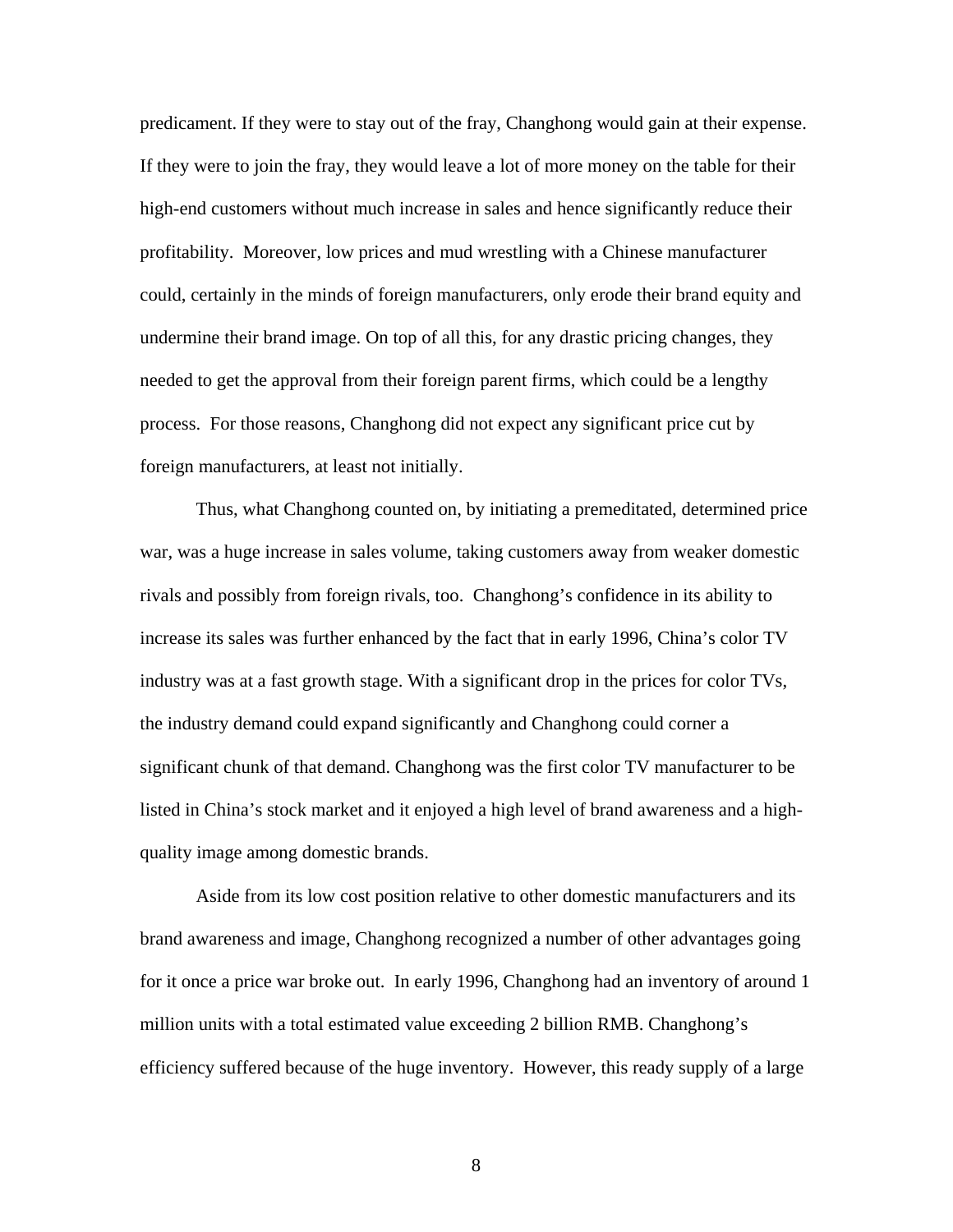quantity of color TV's provided the ammunition that Changhong would need in a price war to boost sales volumes. Changhong was also better prepared than any other domestic competitor to ramp up its production in case of surging demand. As the largest local color TV manufacturer, Changhong had built, over the years, a very close relationship with key component suppliers in the color TV industry. Once a price war got under way, Changhong could count on the reliable supplies of key components for its production. What also played to the advantage of Changhong as the initiator of a price war was the fact that smuggled color TV kinescopes, a key component for color TVs, were flooding the market in China and local component manufacturers had a large number of unsold color TV kinescopes in their inventory. According to one estimate, there were as many as 1.25 million units of inventory in 8 local kinescope manufacturers in early 1996. Changhong could tap a significant number of them to fight a price war.

With an uncertain future but ample ammunitions, Changhong thus found it an opportune time to stir up the industry with an unprecedented price war. After careful analyses, executives at Changhong decided that its price cut did not need to be a huge one for the price war to be effective. A 10% cut would enlarge its price differential with foreign brands to about 30% (before the price war, the price gap between local and foreign brands was around 20%) and put many domestic rivals in the red. The price cut was also affordable for Changhong given its 20% profit margin at that time. On March 26, 1996, Changhong fired the first shot, announcing a price reduction of 8% - 18% for all its 17"–29" color TVs, leading to price reductions ranging from RMB100 to RMB850.

The price war evolved mostly as Changhong had expected. All domestic TV manufacturers, especially the small ones, were shocked and angered by Changhong's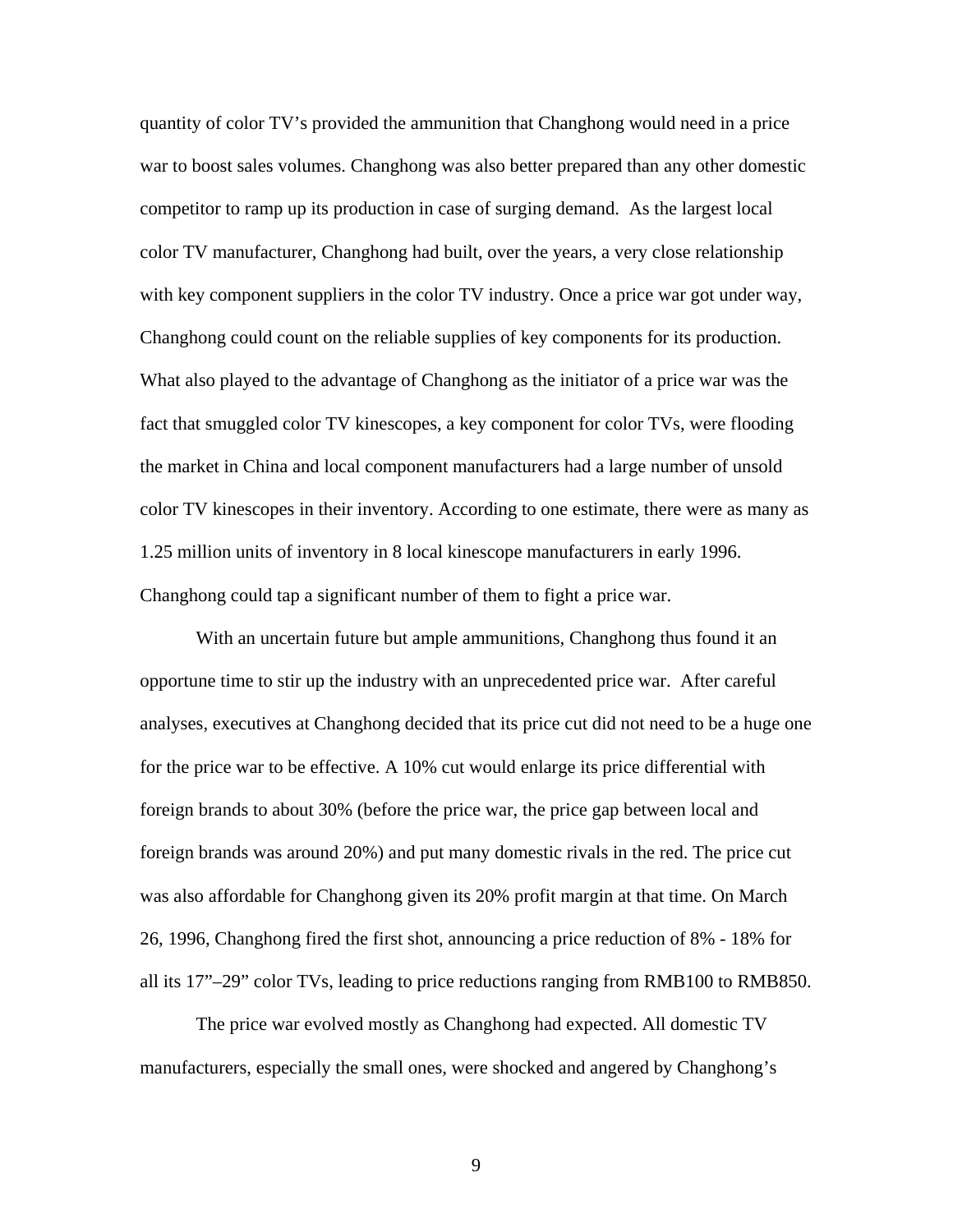price reduction decision. However, they reacted with hesitation. Initially, most local players decided to stay out of the fray. The four biggest domestic players (Konka, Panda, SVA, and Peony) did not follow suit until June 6 when Konka announced a price cut of up to 20%. The main reasons for them to wait were threefold. First, they were caught by surprise and were not prepared for the price cut and were not sure how to respond. Second, many underestimated the possible impact of a price war because of the fragmented nature of Chinese TV market, with many different brands dominating in different regions. Third, some state-owned enterprises (SOEs), such as Panda and SVA, had high costs per unit and a thin profit margin to start with. An 8%-18% price cut was not affordable for them. Also, it did not help that Panda was getting ready for its IPO in Hong Kong in May 1996. Panda and Peony pinned their hope on government intervention to stop Changhong's "reckless" pricing behavior. The thought of government intervention could only dull their fighting spirit.

Some domestic manufacturers did react quickly to Changhong's price cut. TCL, a medium-sized TV manufacturer at that time, was the first to react. On April 1, it announced a price cut of 120 – 300 RMB. Xiahua, another medium-sized player, announced a price cut of 10%. Due to the capacity constraint and the shortage of key components, however, Changhong's rivals could cut prices for small-sized TVs only.

Foreign brands did not follow Changhong's price reduction, just as Changhong had expected. Sony and Panasonic, for instance, all decided to take the high road: they would focus on quality and functionality, not on price.

Changhong's decision to initiate an unprecedented price war generated a barrage of publicity throughout the country and had a very positive impact on its sales as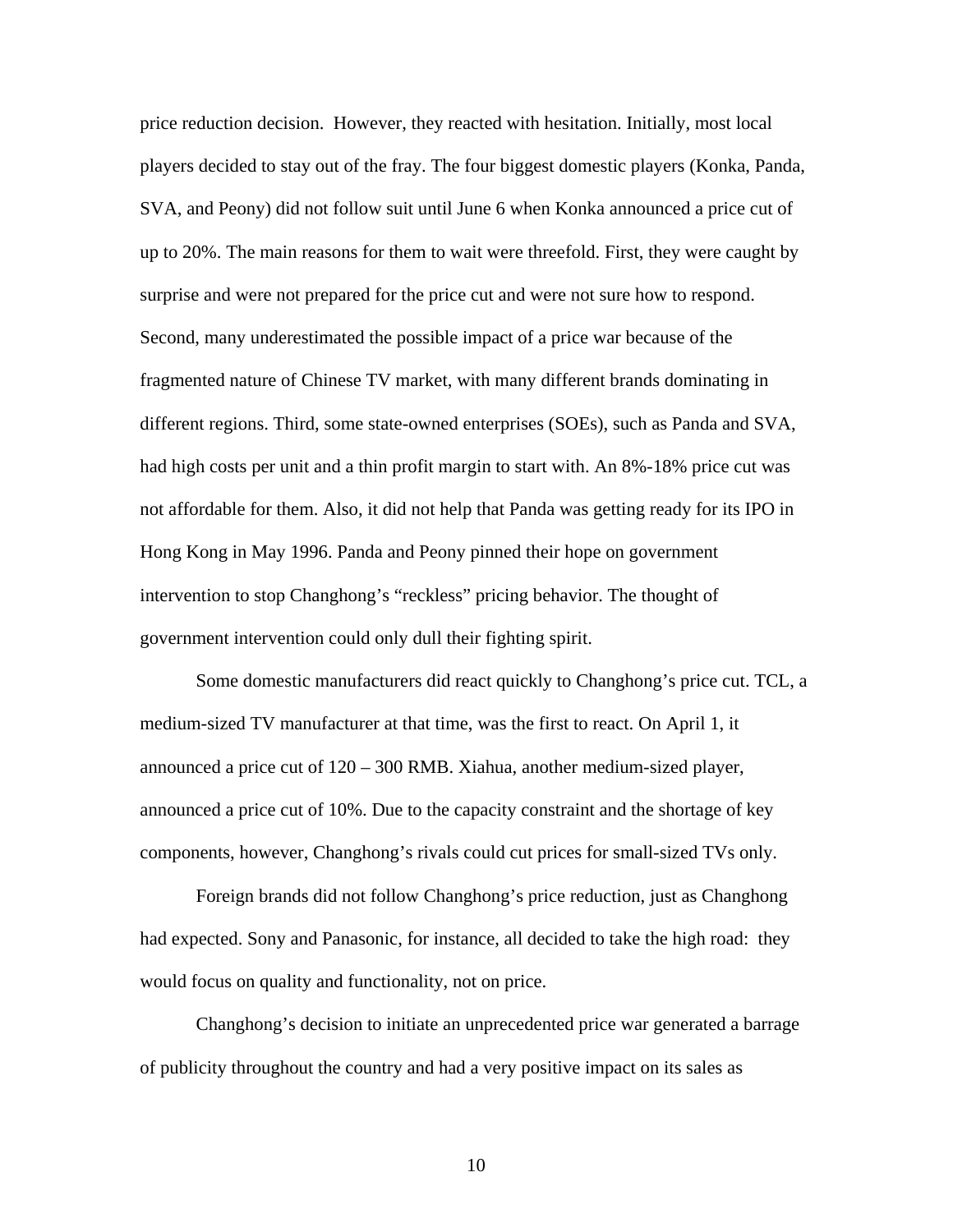expected. Afew months after the price war, Changhong's overall market share increased from 16.68% to 31.64%, with its share in the 25" market jumping from 20.76% to 45.25% and in the 29" market from 14.37% to 17.15% (in 1997, the overall share was further increased to 35%). Some medium-sized local players, TCL and Xiahua in particular, who followed suit quickly, had also benefited from the price war. They both increased their market share by more than 2%. In the meantime, small domestic players (sales less than 200k) in the market suffered mightily. During January – March 1996, there were a total of 59 local brands that had sales in the one hundred largest department stores in China. By April, this number dropped to 42. In the process, the market share for these small players dropped by 15.19%. Those big domestic manufacturers who did not follow suit saw their market shares dwindling, too. Panda's market share dropped from 7.6% to 5.8% and SVA from 5.5% to 2.6%.

Foreign brands also suffered. Before the price war, imports and joint venture products accounted for 64% of the market and local manufacturers for only 36%. After the price war, the market share of domestic products significantly increased with a total of around 60% by the end of 1996. The once all-powerful Japanese brands were all humbled and ended up with a much reduced market share. In 1997, 8 out of the top 10 best selling brands in China were Chinese and three local players, Changhong, Konka, and TCL became the best selling color TV brands in China, with their market shares at 35%, 15%, and 10% respectively. Only two foreign brands, Panasonic and Philips, made it to the top ten, each with about 5% of the market. Thus, the first ever large-scale price war in China drastically changed the landscape in the industry in favor of Chinese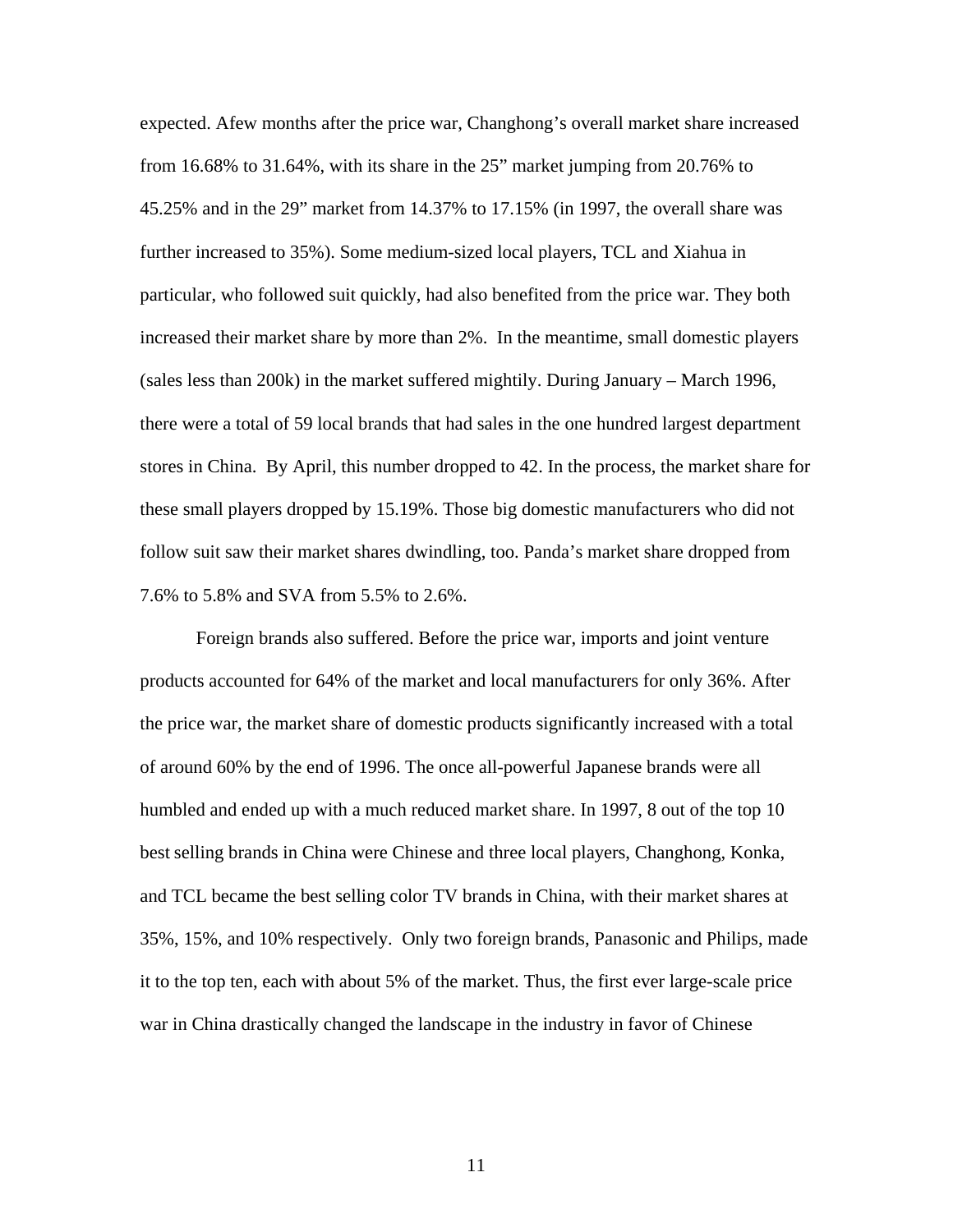companies and the CEO of Changhong, Ni Runfeng, became a hero for Chinese national industries.

#### The Microwave Oven Industry

While Changhong might still be considered as a lucky survivor of a risky price war where the chips happened to fall its way, Galanz, a microwave oven manufacturer, has to be considered as a recidivist "warmonger" who has thrived with a deliberate price war strategy. From August 1996 till October 2000, Galanz initiated five major price wars and, through them, became the world's largest microwave oven manufacturer, with about 30% of the worldwide market and 76% of the Chinese market (see Table 1).

In 1995, China's microwave oven industry was at its infancy and less than 2% Chinese urban households owned microwave ovens. To a Chinese household, a microwave oven was a luxury item and the total unit sales in that year were about 1 million. The profit margins were very high for manufacturers at the time (30%-40%). The high profit potential attracted many entrants in the industry and there were already 28 small domestic manufacturers throughout China. By 1996, that number was to become 116.

| Year | Sales volume (in '000) | Local market share | Int'l market share |
|------|------------------------|--------------------|--------------------|
| 1995 | 200                    | 25.1%              |                    |
| 1996 | 650                    | 34.5%              |                    |
| 1997 | 2000                   | 47.6%              |                    |
| 1998 | 4000                   | 61.4%              | 15%                |
| 1999 | 6000                   | 67.1%              | 20%                |
| 2000 | 10000                  | 76.0%              | 30%                |
| 2001 | 12000                  | 70.0%              | 35%                |
| 2002 | 13000                  | 70.0%              | 40%                |
| 2003 | 16000                  | 68.0%              | 44%                |

**Table 1. Galanz's Sales Information for Year 1995 – 2003**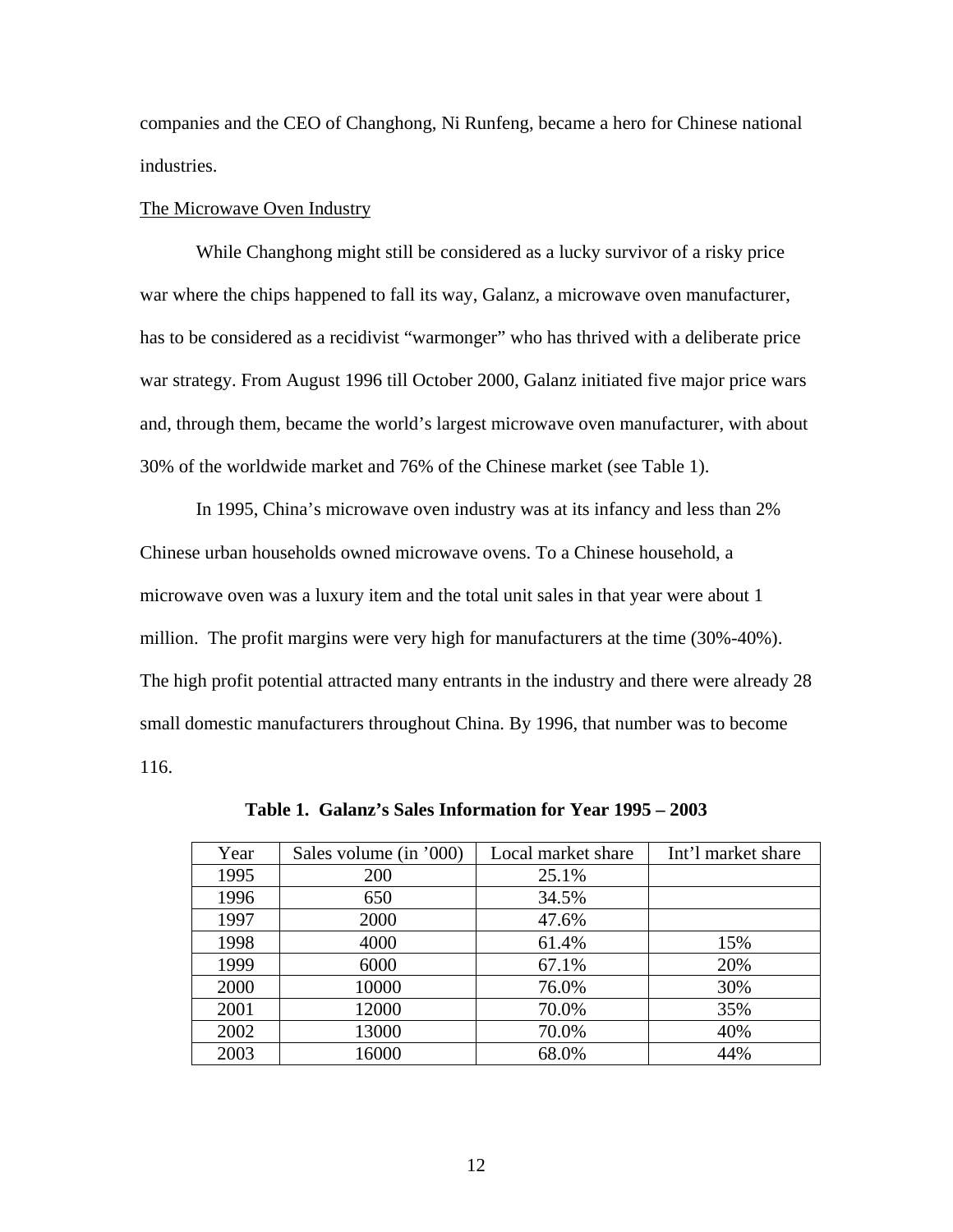Galanz entered the microwave oven business in 1992 and by 1994 it produced 100,000 units of microwave ovens with a market share of about 10%. Soon afterwards in 1995, it achieved a market share of 25% and became a formidable competitor. It has done so by attracting talent from all over China, by purchasing an advanced production line from Japan, by devising effective marketing strategies (e.g., successfully entered the Shanghai market, the most important microwave oven market in China), and by responding to market changes very quickly.

Galanz's major competitor at the time was the Whirlpool-Xianhua (W-X), a joint venture formed in May 1995 between Whirlpool and the sizable Chinese manufacturer Xianhua, with Whirlpool owning the majority interest. In early 1996, Galanz and W-X each had about 25% of the market share in the microwave oven market, and they were far larger than the other competitors in China. However, relative to W-X, Galanz had a clear advantage: it was a more focused company with a streamlined, short decision-making process. At the time, Whirlpool was new to the Chinese market (it entered in late 1994) and was still learning the ropes of how to operate in China. It had four joint ventures in four different cities with four different Chinese partners in four different product categories (microwave ovens, air conditioners, refrigerators, and washing machines). Understandably, it encountered many problems in its China operations and could not pay sufficient attention to W-X. In addition, all key decisions in W-X had to be approved by Whirlpool's China head office, then its Asia Pacific office, and then by its U.S. headquarters. The whole process often took three months. Galanz, of course, took a note of that.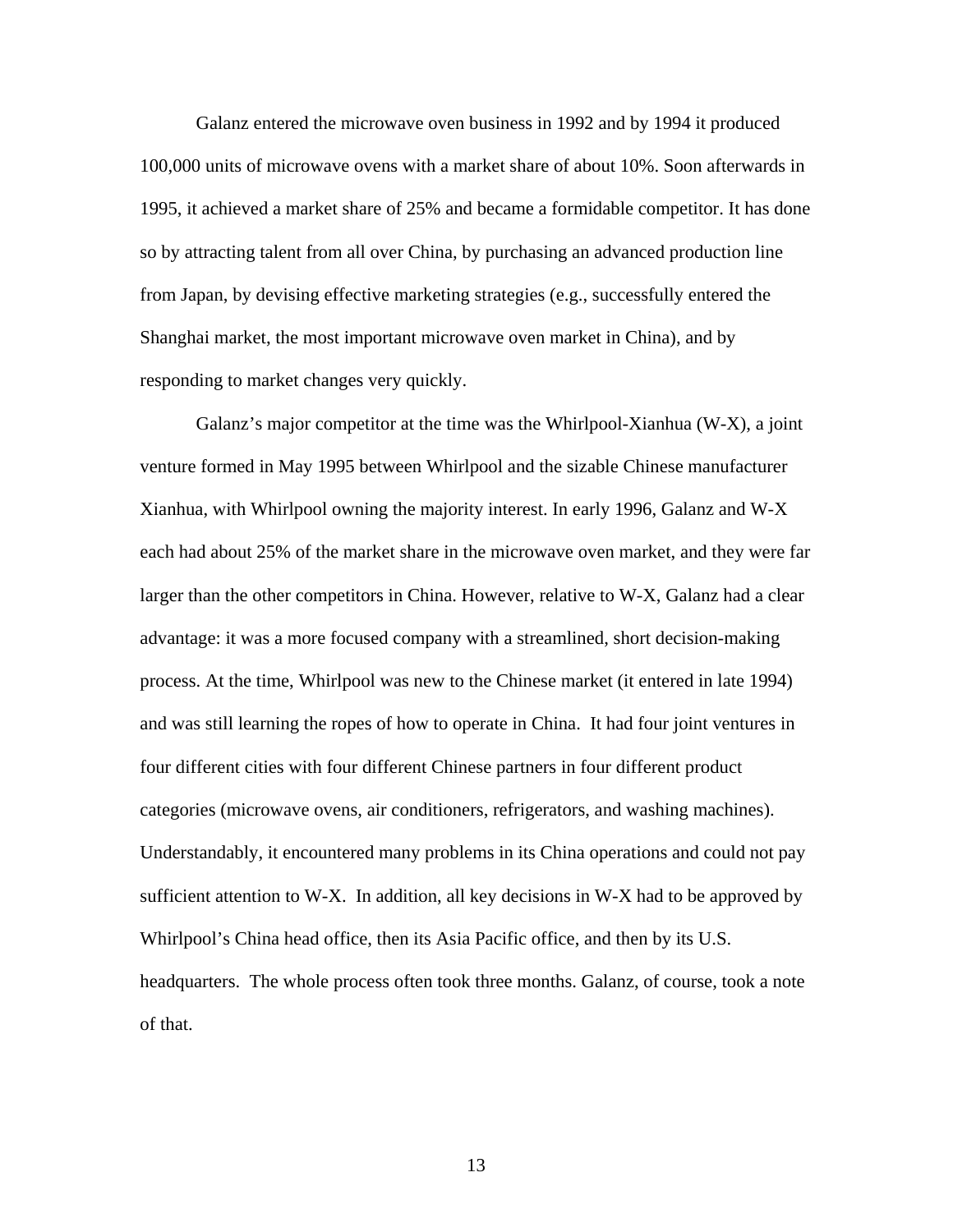Galanz's decision to initiate the first price war in August 1996 was not an easy one. Senior executives at Galanz had long and heated debates on the risks and benefits of a price war and contemplated all scenarios. The majority of senior managers at the time opposed the price war strategy and preferred a safer strategy of maintaining the current high profit margins. In the end, the CEO made the call, siding with the minority, to get ready for war.

There were a number of reasons behind Galanz's decision, although the company was on a healthy growth trajectory. First, a significant portion of Chinese households were ready to modernize their kitchen with the purchase of a microwave oven, along with other appliances. A focus on high-end households and on high margins precluded riding that wave. Galanz estimated that significant price reductions would increase sales by about 100%.

Second, as one of the largest manufacturer in China, Galanz took upon itself the task to reorganize the industry for a sustainable future of growth. In an interview with one of the authors for this paper, Yu Yaochang, the VP of Galanz, recalled that one of the purposes of the first price war was to consolidate the industry by marginalizing small, inefficient players before they had a chance to grow and discourage new entrants. A high profit margin in the industry would both encourage excessive entry and hide inefficiencies going forward.

Third, perhaps, most importantly, a well-planned and executed price war could significantly benefit Galanz in terms of establishing its cost advantages in the marketplace. Galanz recognized that a significant price cut could substantially increase its sales through expanding the market as well as take customers away from weak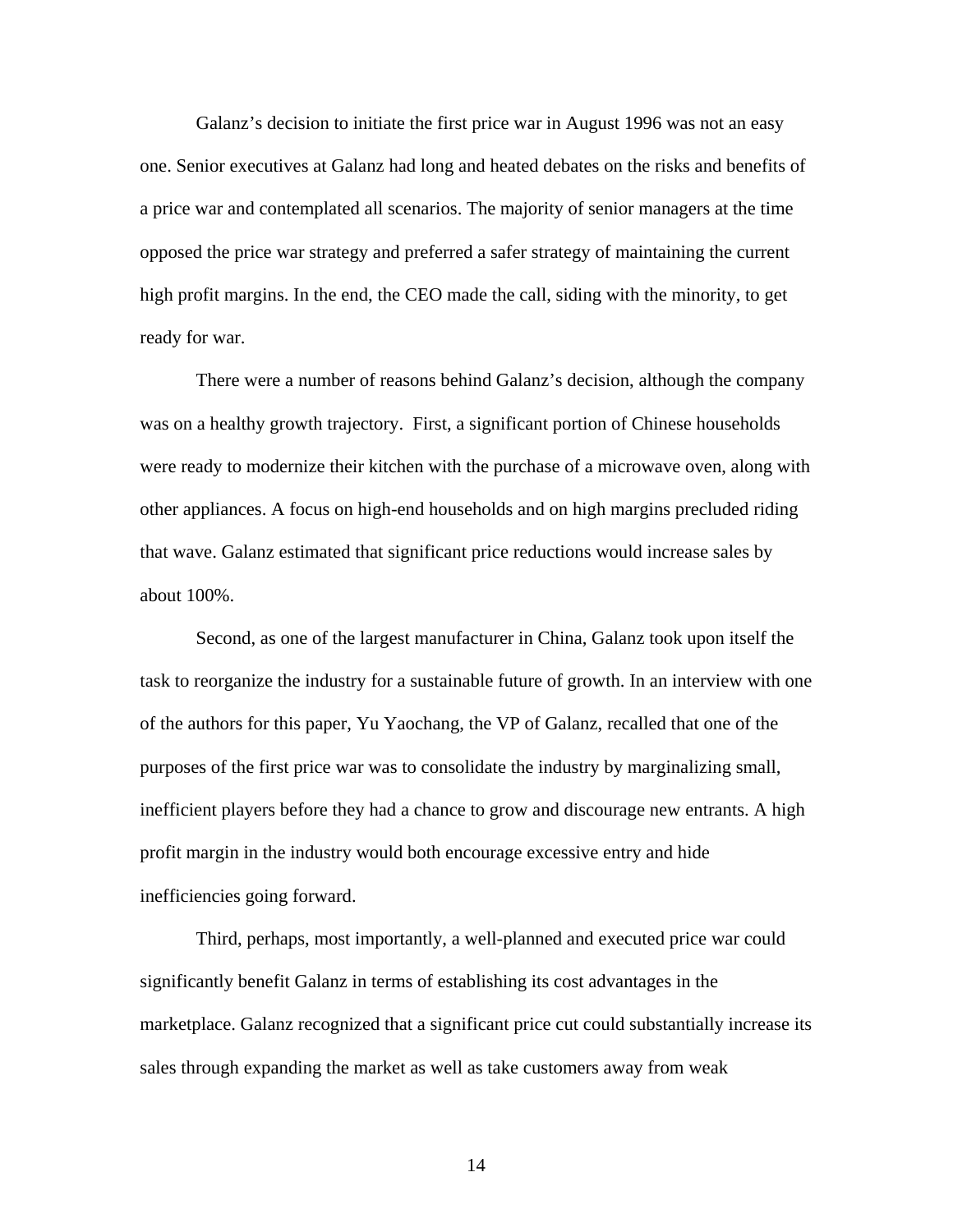competitors. Then, a substantial increase in the company's sales could substantially reduce its unit cost through scale economies in production, distribution, and components sourcing, which in turn would make the price cut profitable in the first place. The trick here was to make sure that the cost decrease would outpace the price decrease so as to increase the company's profitability. Galanz believed that it had a chance to do this, as long as it was deliberate and meticulous in planning and executing the price war.

Two months before launching the price war, Galanz began to run its production lines on a 3-shift, 24-hours a day schedule, so that it had an ample supply to meet the expected surge in demand. In August 1996, Galanz launched its first price war with a price reduction of 40% on some of its key products and with an average price reduction of 20.1%. The size of the price cuts surely put customers as well as rivals on notice. In a number of cases, Galanz's price reduction levels on some products were higher than their current gross profit margins. Galanz picked August to start the price war, as it was the off-peak selling season when manufacturers would generally downscale their production and distribution.

The news of Galanz initiating a price war was reported widely in all major Chinese media. Retailers embraced the price war with open arms, as it could help them build store traffic and sell more of their other products. In many cases, they were even willing to take lower profit margins, 8% instead of the usual 20%, on Galanz products during the price war period. Competitors were caught unprepared and dazed. Most of the small manufacturers did not respond quickly, as they believed that Galanz was simply dumping its excess inventory in a low selling season. Galanz's main rival W-X was, as expected, particularly slow in responding to the price reduction.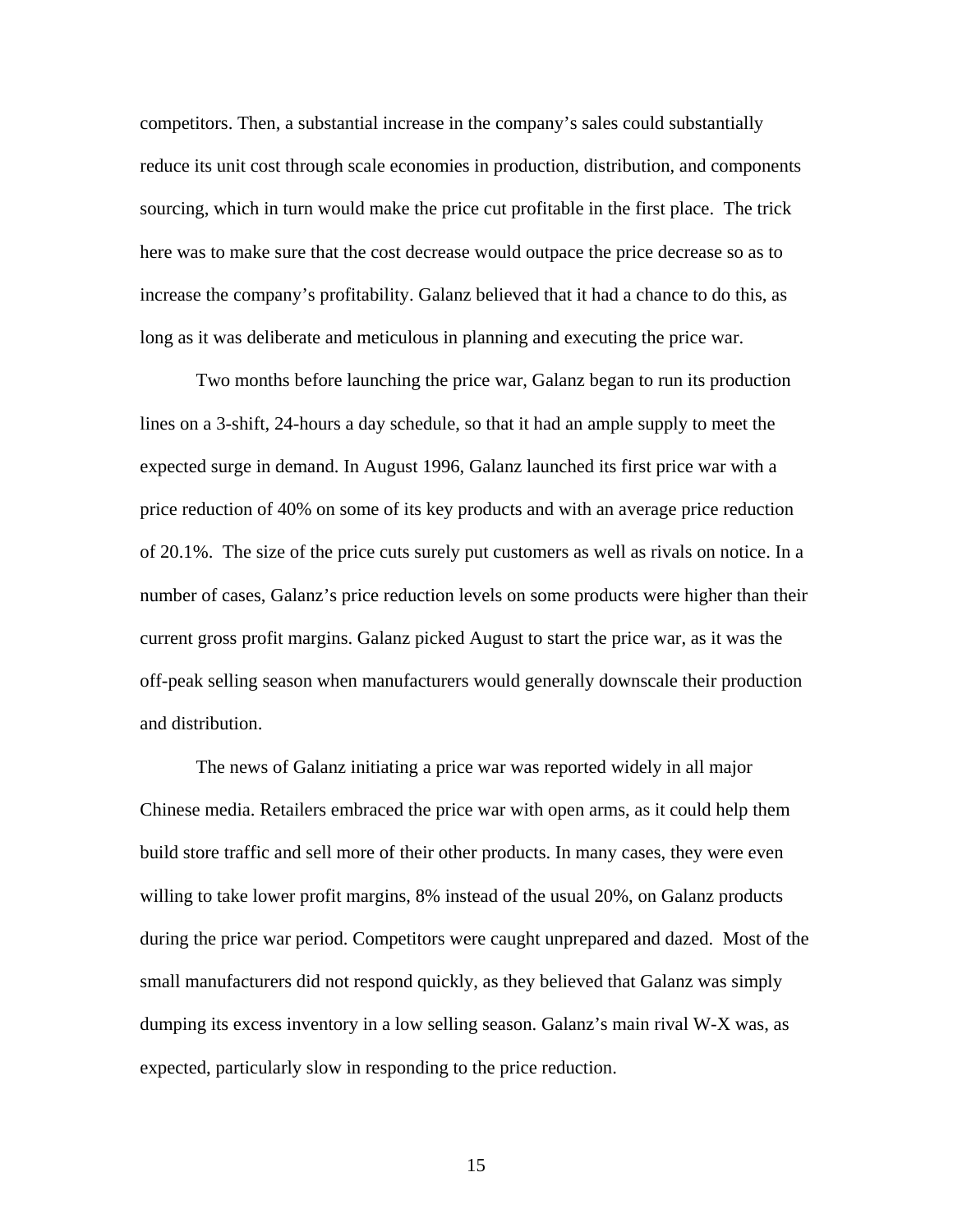The outcome of the first price war could not have been more positive for Galanz. By the end of 1996, Galanz's market share had increased from 25% to 34.5%. Before the price war, the gross profit margins for Galanz were close to 40%. After the price war, sales had increased by about 200% and the average unit cost was reduced by around 50%. Galanz's net profits also increased significantly. Even from the products where the magnitude of price cuts was bigger than that of profit margins, Galanz made profits because of cost reductions.

The huge success of the first price war had convinced the executives at Galanz that a deliberate price war strategy was a viable strategy, not only in the short term, but also in the long-run. From October 1997 to October 2000, Galanz initiated four more price wars and executed them with increasing sophistication. In each round of price wars, Galanz cut its prices substantially with double digit percentage point drops (up to 40% in some cases). The sales increases were also substantial, all around 100% - 200%. As a result, the company became more and more dominant as indicated in Table 1 by its ever rising market share. In each round of price wars, Galanz achieved an average unit cost reduction of about 30% - 40%. Because of those victories, in the Chinese media, Galanz became the ever-victorious army and its executives the ever-victorious generals.

The secrets behind the ever-victorious army were, of course, its cost advantages. To achieve the cost advantages, Galanz needed to drive up its volumes relentless. Pricing helped the firm to achieve high volumes. Ever since the first price war, Galanz adopted a simple and systematic way in setting its price to drive volumes. It set its price at the break-even level for its nearest competitor. For example, if the second player's annual sales were 2 million units, then Galanz would set its price at the break-even level for the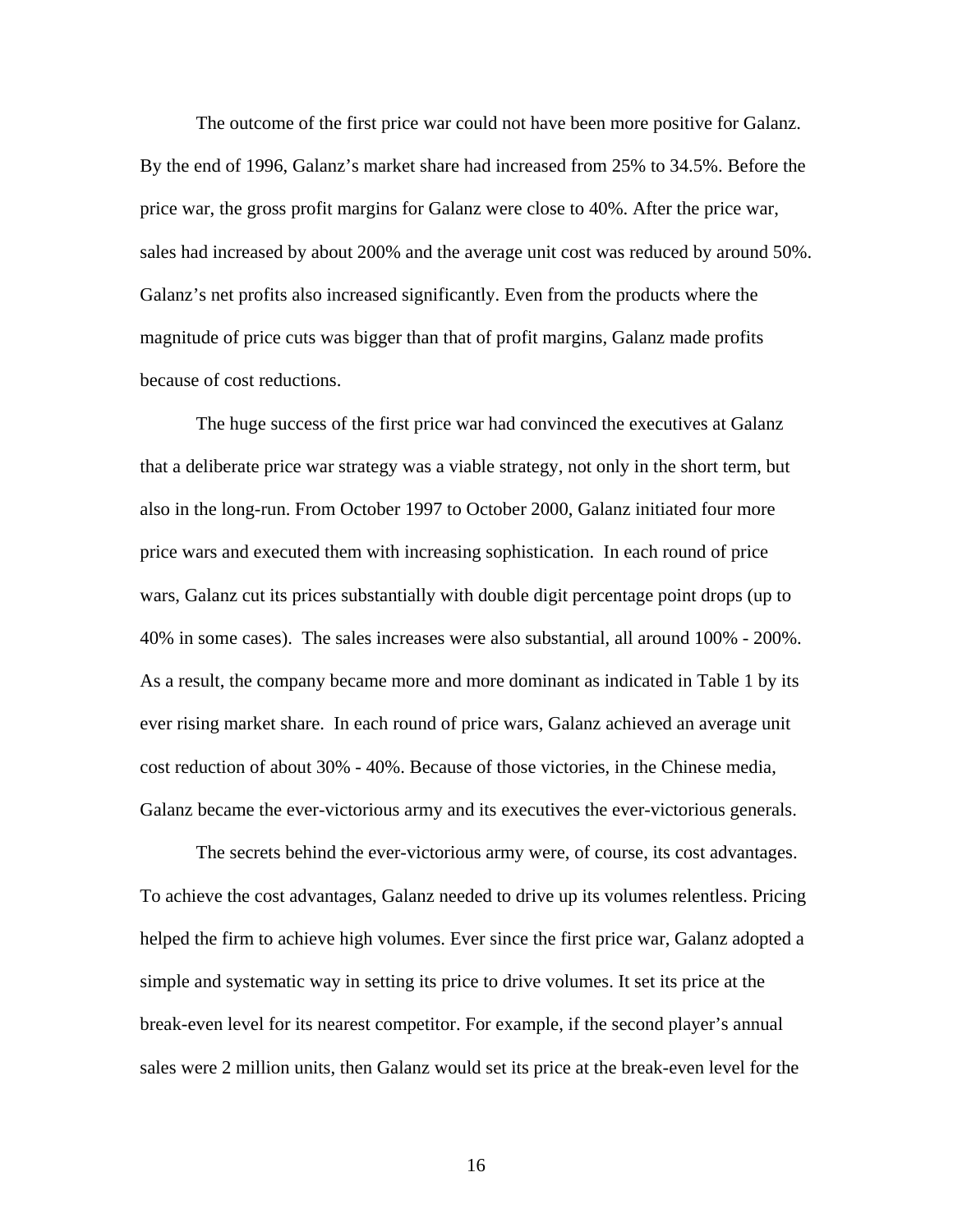2-million units. During price wars, Galanz's price would even go significantly lower than this breakeven point. Using this strategy, Galanz always made rivals reluctant to cut prices and thus it always stayed ahead of competition in capturing more volumes. As the process unfolded, Galanz encountered fewer and fewer competitors. In 1996, there were about 120 microwave oven manufacturers. By 2003, the three largest microwave oven manufacturers took over 90% of the market.

# **The Art of Price War**

The two examples of firms initiating and executing price wars successfully, of course, do not make price wars a smart marketing strategy. Indeed, there are incidents, even in China, where firms initiate price wars on impulse and bring ruin to themselves as well as to everyone else in their industry. What they do demonstrate, however, is the fact that price wars can be a potent, effective marketing strategy when they are deployed with forethought and skills and in the right circumstances. What constitutes right circumstances? How should a firm plan and execute a price war?

From the two examples discussed previously, we see that the Chinese executives did not start the price wars on impulse and they planned and executed the price wars with great care. Consciously or unconsciously, they were making rational calculations to make sure that they benefit from a price war and control its outcome. These calculations that they were making, it turns out, neatly fit into a simple framework with which the executives in the West are all too familiar but have not made the connection. Implicit in this framework is (almost) everything that an executive ever needs to know in order to plan, execute, and fight a price war. The Chinese executives in the two cases discussed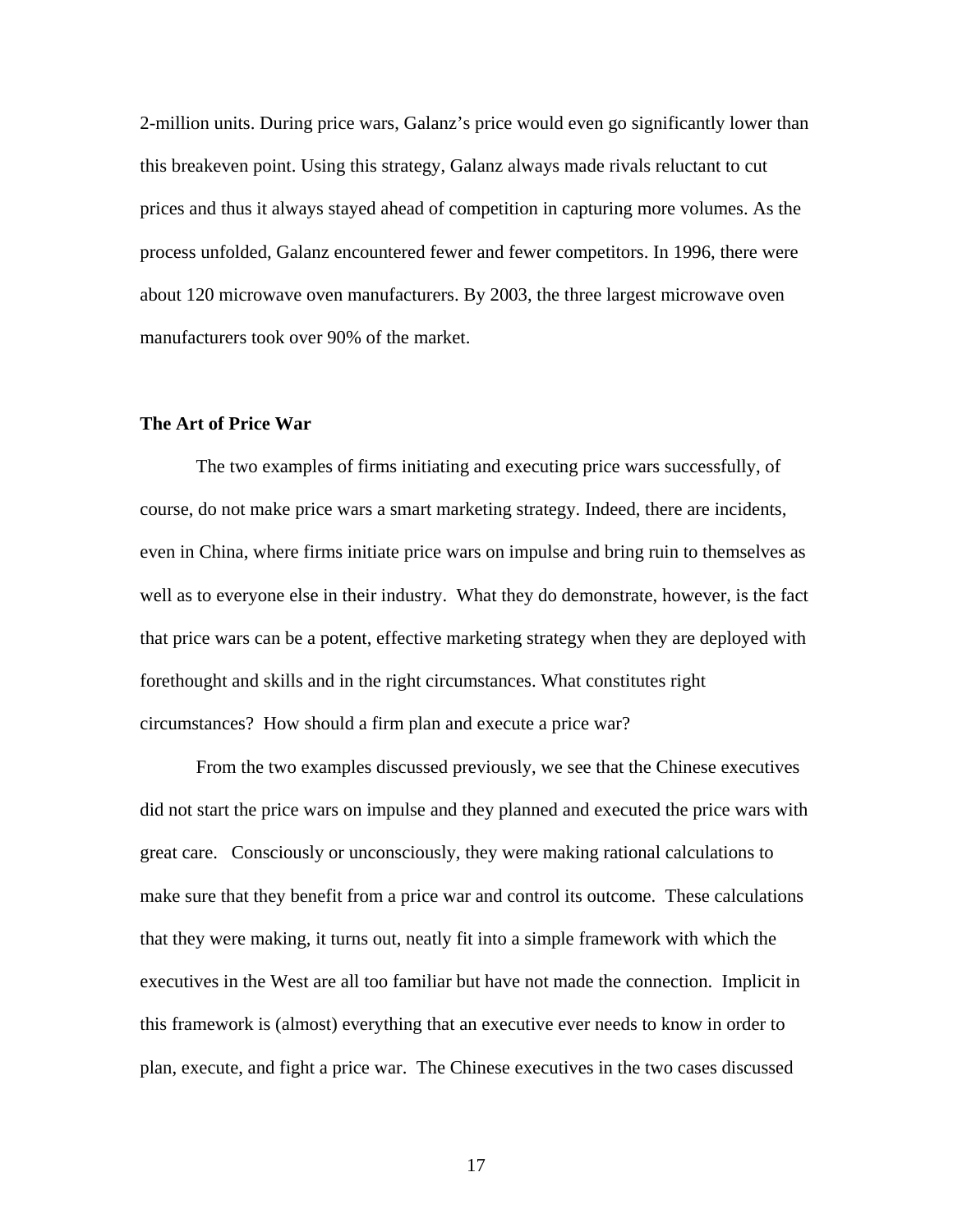previously merely applied the framework, consciously or unconsciously. This framework is the so-called Incremental Breakeven Analysis (IBEA). With it, one can have a comprehensive, systemic understanding of the incentives facing firms in initiating and fighting a price war.

### Incremental Breakeven Analysis (IBEA)

A price war always starts with a firm initiating a deep price cut in an industry, *e.g.* Changhong in the color TV industry and Galanz in the microwave oven industry. When the firm initiates such a price cut, by and large, it expects to benefit from it either right away or at some point in the future. Putting aside any long-term benefits or costs for now, the firm can only benefit in the short term if its sales go up sufficiently. To determine the threshold sales increase that is needed for a firm to benefit from a price cut, one can conduct the so-called incremental breakeven analysis. What this analysis does is to identify the sales change that will make a firm's profits after the price change to stay the same as before, or the breakeven sales change. In Figure 1, we display the formula for this threshold sales increase for a given price cut when a sales increase could lead to a change in a firm's marginal costs.

To use the formula, let's go back to the Galanz case. As we have discussed before, while planning for the first price war, Galanz was thinking of reducing its average product price by about 20%, or  $\Delta p = 20\%$ . To evaluate whether doing so could increase its contributions, Galanz could calculate the threshold sales increase it must generate with the 20% price cut to stay at breakeven. At the time, Galanz's average contribution margin---the contribution per unit sales before the price change (price minus marginal cost) as the percentage of the pre-change price, was about 40%, or *cm* = 40%. The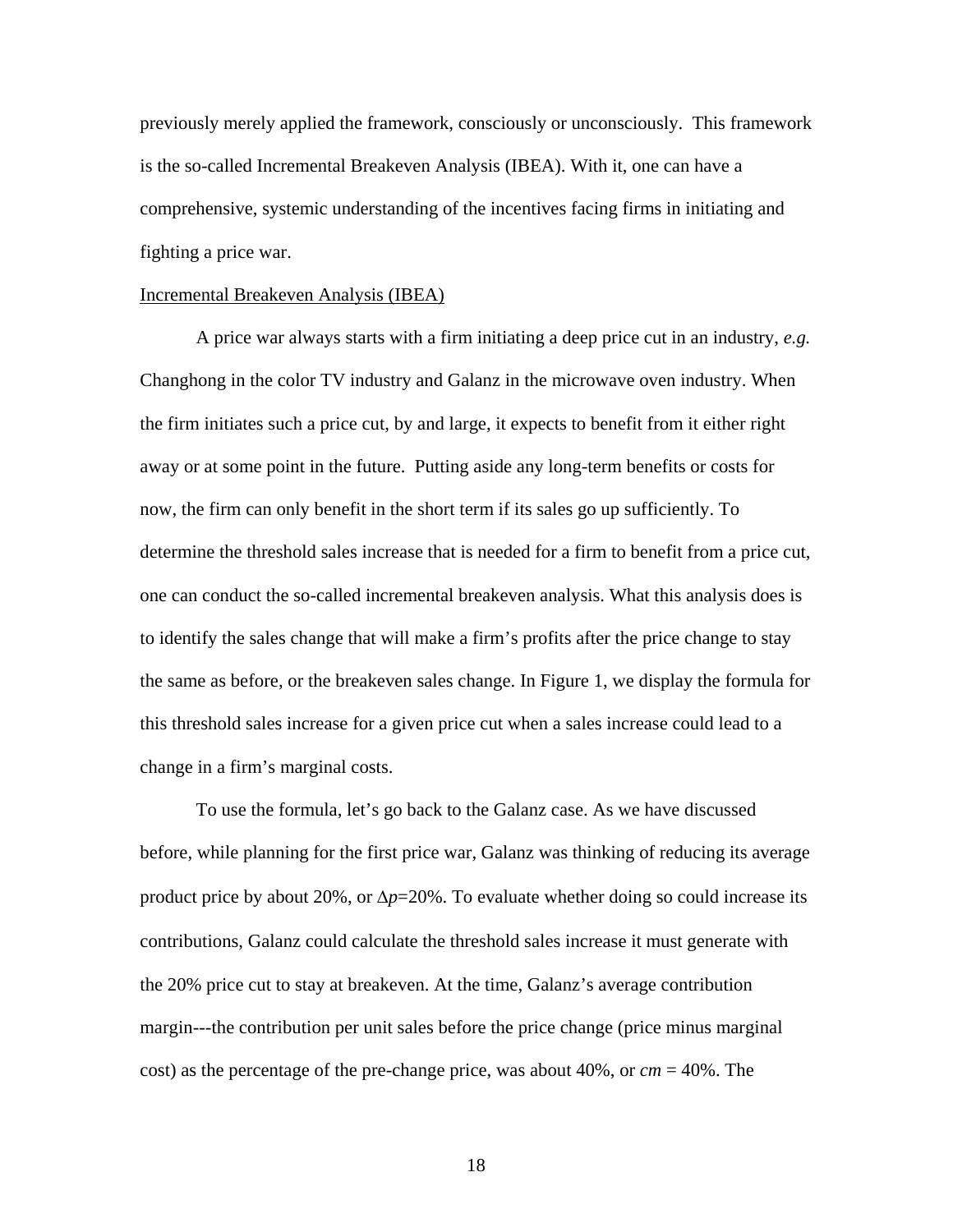company expected that the price cut would generate enough volume to reduce its unit cost by 30-40%, or on average  $\Delta c = 35\%$ . By plugging all these numbers in the formula, we have  $\Delta q = 0.905$  or 90.5%. This suggests that if the demand for Galanz's products would increase by more than 90.5% as a result of the 20% price cut, Glanz would make more profit by implementing the price cut. Then, Galanz could focus on the question of whether it was possible to generate that much sales increase given the market environment it found itself. At the time, Galanz expected its sales to increase by 100%, fully anticipating competitors' reactions (the actual sales increase was about 200%). Therefore, initiating the price war was the rational thing to do.

$$
\Delta q = \frac{\Delta p - (1 - cm)\Delta c}{cm - \Delta p + (1 - cm)\Delta c}
$$

Definitions:

Δ*q*---the breakeven sales increase in percentage;

Δ*p*---the magnitude of a price cut;

*cm*---the contribution margin in percentage (before the price cut);

Δ*c*---the reduction in marginal costs in percentage due to the price cut.

Figure 1: Incremental Breakeven Analysis

## The Art of Price War

The value of IBEA goes far beyond that simple calculation, of course. Some

rigorous analyses of that formula will help us to understand the incentives facing a firm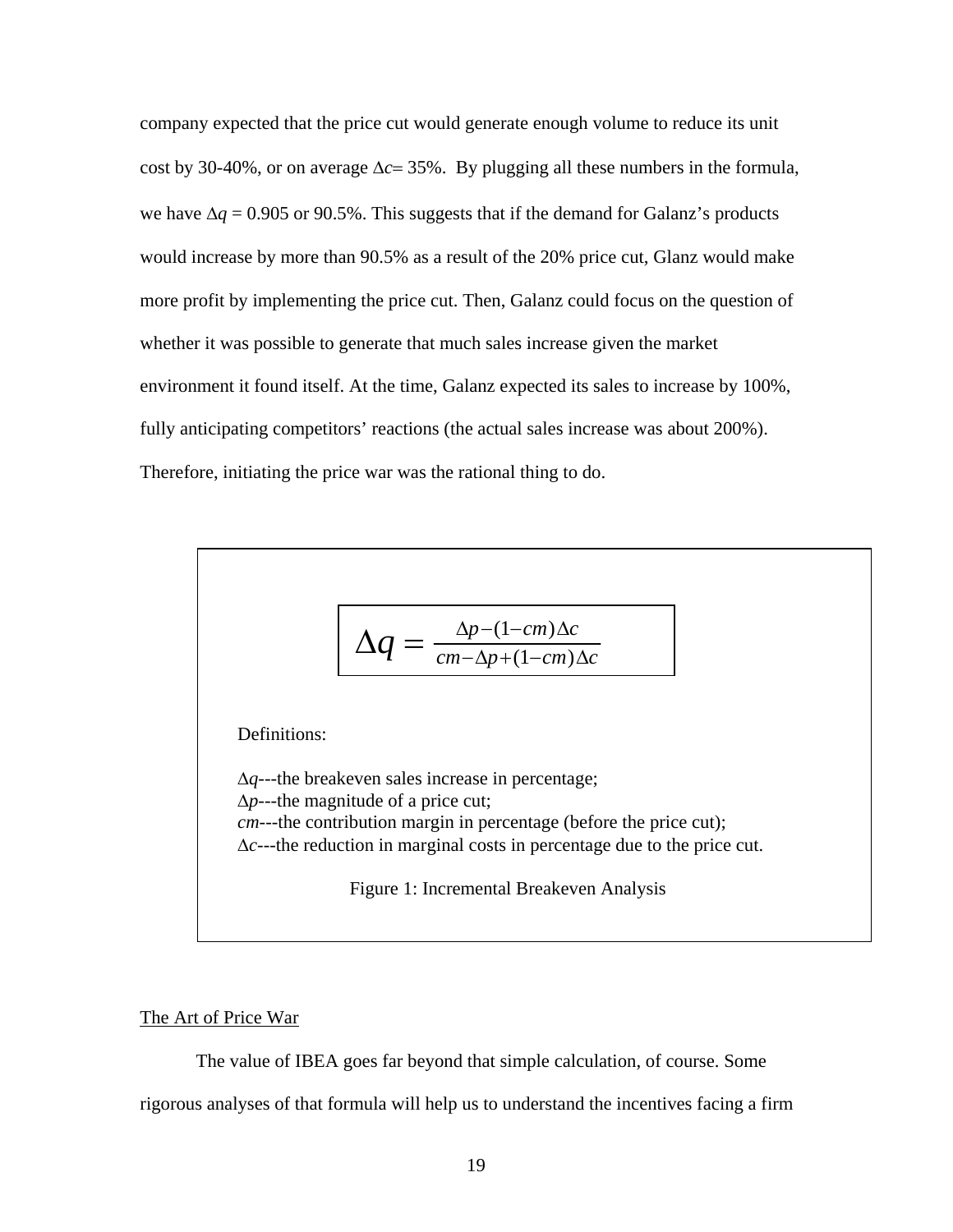in initiating a price war. By analyzing those incentives, we can begin to understand how the Chinese executives in the previously discussed two cases planned and executed price wars.

From the IBEA, we can see that it is more tempting for a firm to initiate a price war if it faces a small  $\Delta q$ , all else being equal. In other words, if it does not take much sales increase for a firm to benefit from a deep price cut, the firm should have more an incentive to use price as a weapon and to initiate a price war. This means that we can analyze the formula in Figure 1 to see when  $\Delta q$  is small to know where a price war is more likely to break out and what kind of firms may have the most incentive to initiate it.

 To start, we note in the formula that if *cm* is larger, Δ*q* is smaller. This means that if the current profit margin is high, it does not take much in increased sales for a firm to benefit from a price cut, and thus there should be more of a temptation for such a firm to engage in price competition. This analysis suggests two insights. First, across different industries, the ones that have (unusually) high margins tend to be the ones where price wars break out, all else being equal. Indeed, in China, price wars do not break out randomly across different industries. When the first price war broke out in the color TV industry in China, it was a high profit margin industry that had supported a large number of manufacturers, however inefficient they were. When the first price war broke out in the microwave oven industry, that industry was also characterized by high profit margins and excessive entry. Indeed, all subsequent price wars in China happened in high margin industries such as consumer electronics, home appliances, personal computers, mobile phones, telecommunications, cable TV, and, automobiles. Second, within the same industry, the firm that has the best margin, typically due to a lower cost, has more of an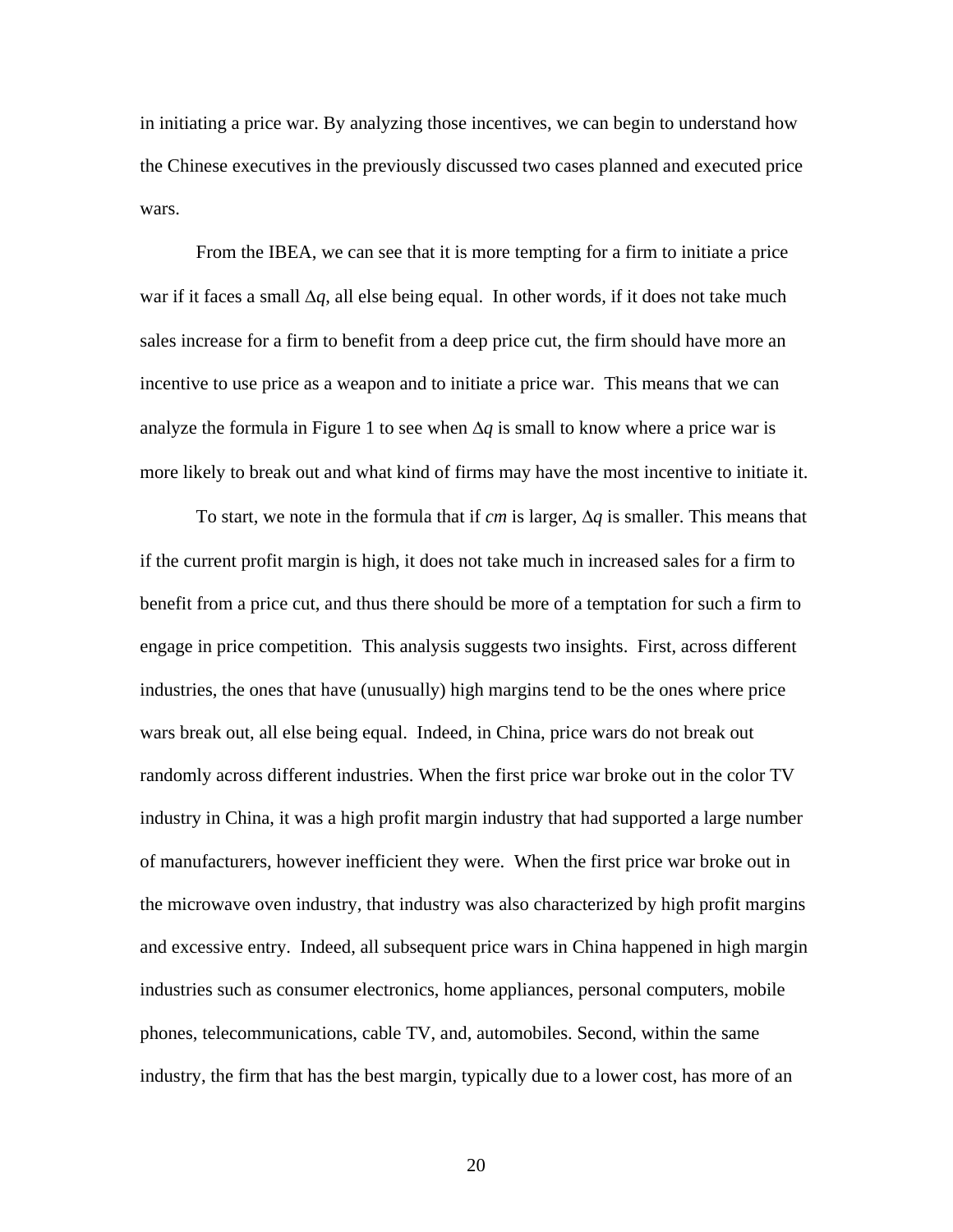incentive to initiate a price war. Changhong was such a firm, Galanz was such a firm, and so were many other price war initiators in China.

 Based on these two insights, we can also understand why Chinese companies tend to start price wars when they enter the markets in the West. Chinese companies have cost advantages and a favorable exchange rate, and they encounter a small number of competing firms in every market they enter. To them, every business in the West is a high margin business!

We also note that as Δ*c* in the formula increases, Δ*q* is always smaller. This means that in industries where significant scale economies were involved, price wars are more likely to break out. In those industries, firms face significant incentives to ramp up their sales and to stay ahead of competition in going down the cost curve. All those industries in China that have been plagued by price wars are the ones where significant scale economies exist. Indeed, even in the West, price wars periodically flare up in industries with significant scale economies such as for PCs, electronics, and airlines. Furthermore, the fact that Δ*c* decreases Δ*q* also suggests that within an industry, the firm that is most skillful in taking advantage of scale economies is more likely to be the one that initiates a price war and benefits from it, all else being equal. Both Changhong and Galanz were such firms that consciously and skillfully exploited scale economies to their own benefit.

Interestingly, when a firm enters a new market starting with a clean slate, it typically does have lots of scale economies to exploit. This is because studying the market, setting up distribution channels, and advertising all take significant fixed costs.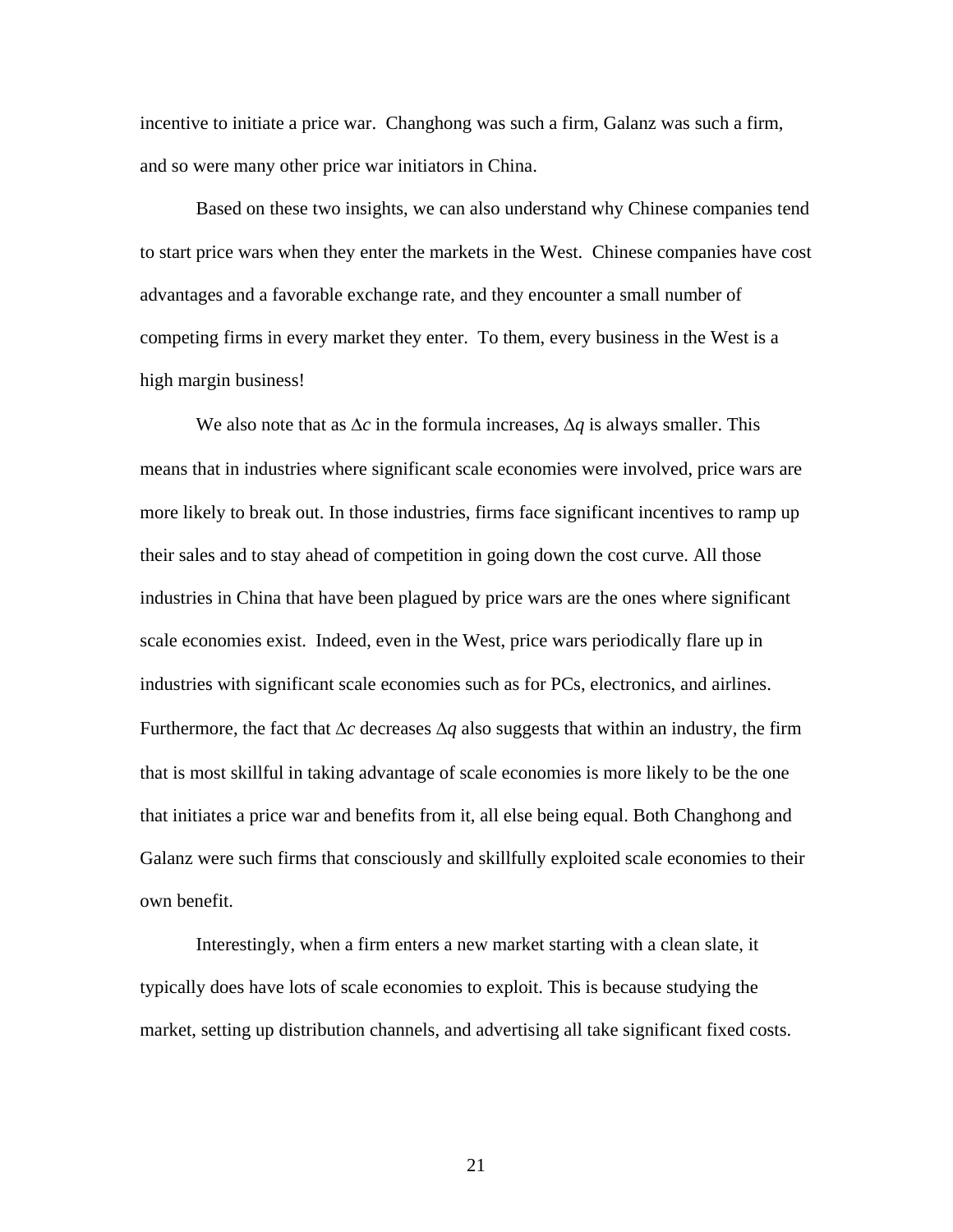In this sense, the aggressive pricing behavior on the part of Chinese companies to carve a slice of market share when they enter into the markets in the West is rather expected.

Finally, in the formula, a larger Δ*p* will lead to a larger Δ*q*. On the surface, this relationship merely suggests that a large price cut needs to generate a larger volume increase to breakeven. However, upon reflection, this relationship also tells us something about how price wars are related to product differentiation. In a highly differentiated industry, it would take a huge price cut to persuade customers to switch from one firm to another. This, in turn, means that a huge increase in sales has to be expected in order to justify the price cut in the first place. Therefore, in a differentiated industry, price wars are less likely to break out. It is almost unnecessary to repeat the cliché here, except the fact that it conforms with the Chinese experience with price wars very well. Price wars almost always break out in an industry in China when products in the industry become standardized, with little room for further technology innovations and quality improvements. In addition, the fact that the foreign brands charged a 20% premium and it only took about 10% price cut to draw customers away from foreign brands had certainly helped Changhong to make up its mind to start the price war.

The preceding analyses answer the questions of what kinds of firms in what kinds of industries would have the most incentive to start a price war and benefit from it. However, they do not answer the question of how to plan and execute a price war. For that answer, we need to look deeper into  $\Delta q$ . To benefit from a deep price cut, a firm must generate enough sales increase to cross the threshold of Δ*q*. Where does this sales increase come from?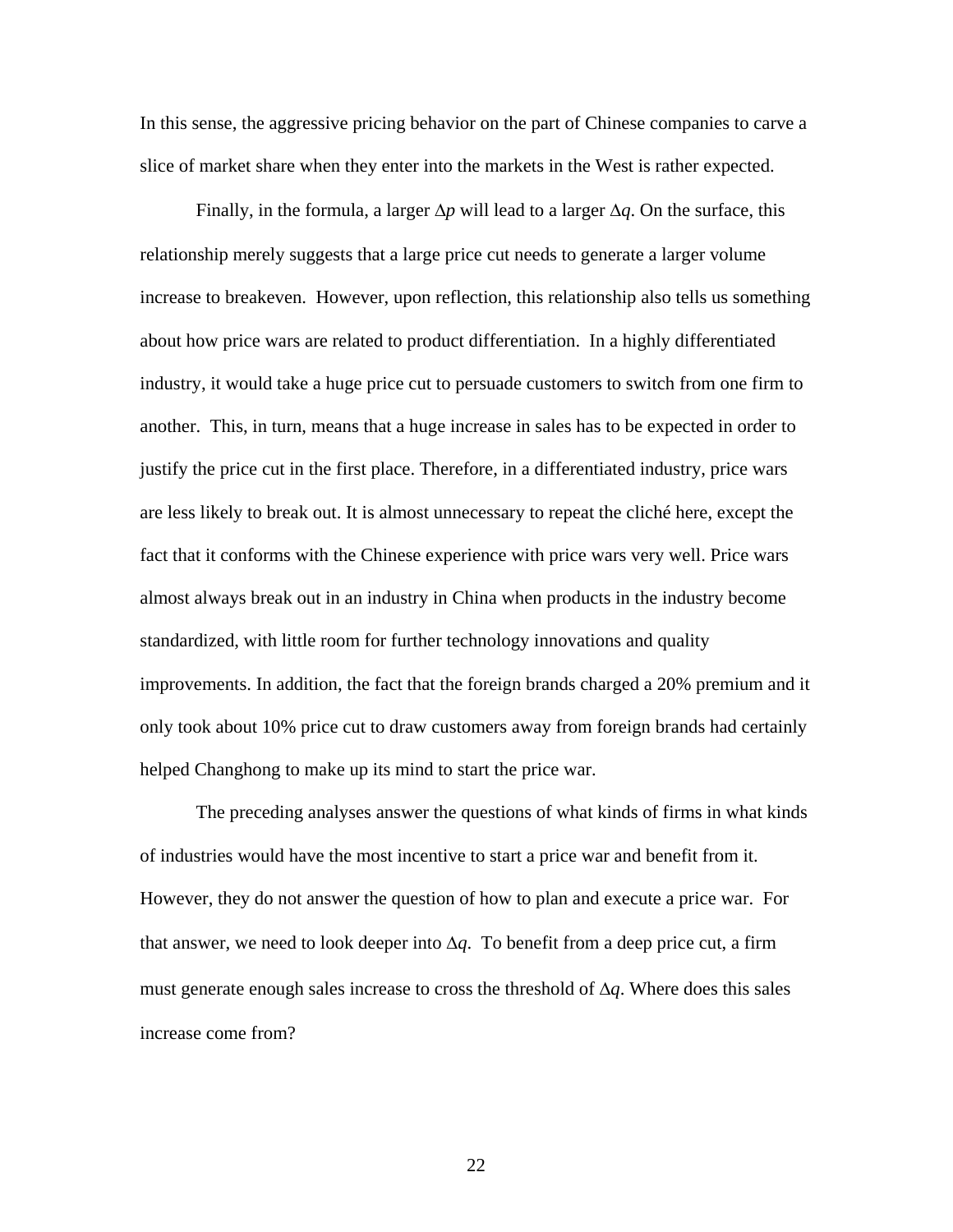From a firm's perspective, its sales *q* comes from the demand in the industry *Q*  and its market share *s*, *i.e.*  $q = sQ$ . Thus, its sales change will come from either its market share change, or the industry demand change, or both. In fact, some algebra will show  $\Delta q = \Delta s + \Delta Q + \Delta s \Delta Q$ , where  $\Delta s$  is the change in the firm's market share in percentages and  $\Delta Q$  is the change in the industry demand in percentages. What this means is that a firm can cross the threshold sales increase either through a significant market share increase or through a significant increase in the industry demand (or both of course). We now take up each source of sales increase in turn to see how a firm could maximally tap each source.

To benefit from a price war, a firm can try to increase its market share Δ*s* so that it can generate enough sales increase to cross the threshold  $\Delta q$ . For instance, if  $\Delta q = 20\%$ , a firm can cross the threshold if its market share increases by more than 20%, or Δ*s*>20%, even if the industry demand does not change, or  $\Delta Q=0$ . Therefore, while planning and executing a price war, a firm should give itself the maximal chance to increase its market share. There are a number of things that a firm can consider here.

First, to the extent that it is easier for a firm with a small initial market share to increase it, a small market share firm is better positioned to use price as a weapon and to initiate a price war, and a big market share firm may want to think twice about it. For that reason, we rarely see firms with a dominant market share starting a price war. Second, the timing of starting a price war is very critical. A firm has a better chance to increase its market share if competition is unable or unwilling to react swiftly. A clumsy, half-hearted response from competition would give the war-initiating firm the time and space to stuff distribution channels and to occupy new sales territories. Both Changhong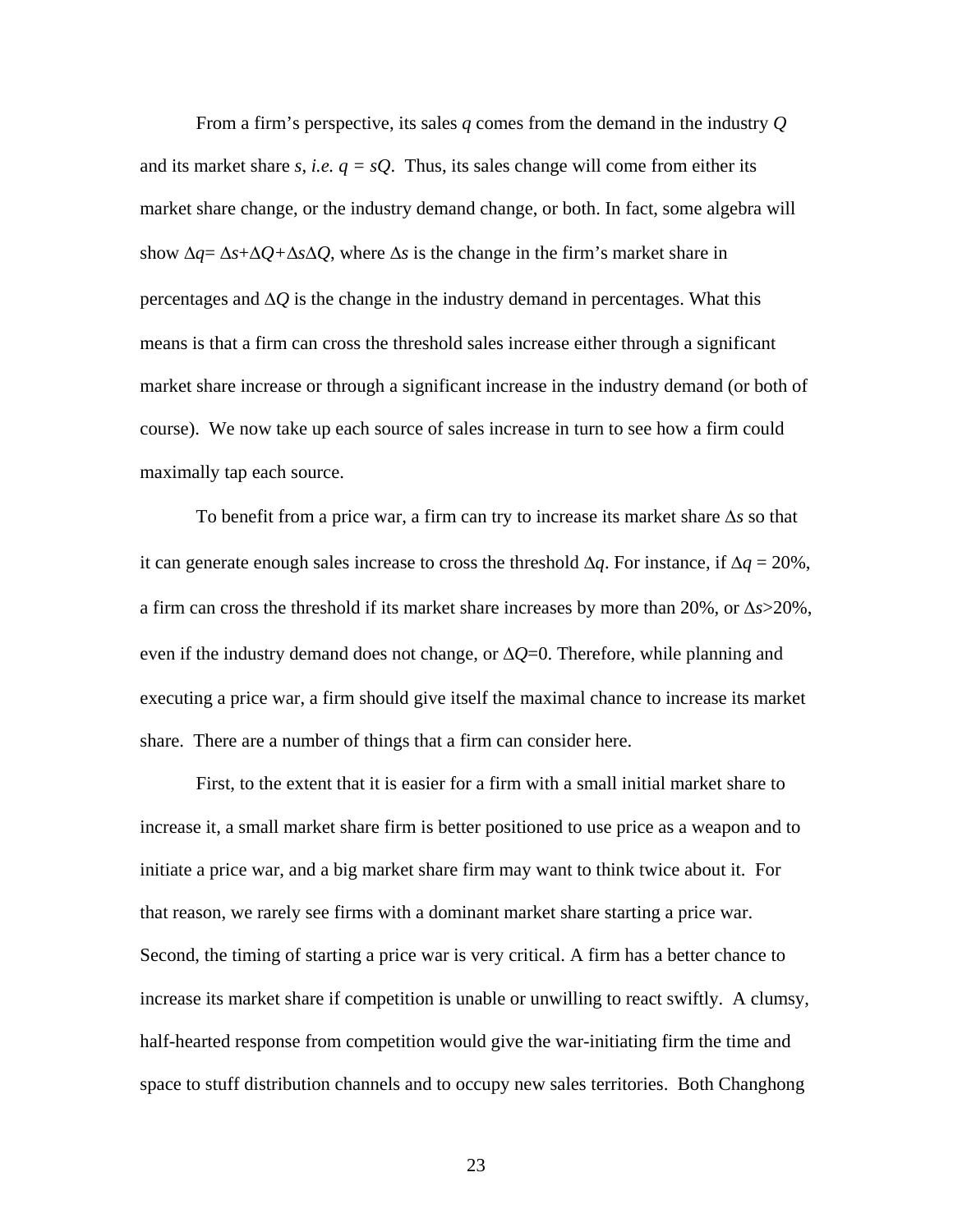and Galanz, as discussed before, have thought hard about competitive reactions and about an opportune time to fire the first shot.

Third, even if competition reacts swiftly by bringing down their own prices, an astute firm can still increase its market share if it has prepared for a price war adequately. As competing firms lower their prices, the firms that will gain in market share will be the ones that have products on hand to sell. A firm that has prepared for a price war, through building up its inventories, ramping up its productions, and boosting up its production capabilities, will be best positioned to increase its market share. From the discussion before, we see that both Changhong and Galanz had made elaborate preparations in those activities before they fired their first shot, while competition was caught napping. Of course, competitor could have seen that ramp-up and acted accordingly.

Fourth, a firm can gain a larger market share when less cost-effective firms in an industry are weeded out. A price war will put strains on all firms in an industry. However, less efficient firms will buckle first and surviving firms will fatten their market shares. Clearly, in both cases that we have discussed in this paper, the Chinese companies made explicit calculations to consolidate their respective industry and achieved that objective. In fact, looking more broadly, this motivation has surfaced again and again in many other Chinese industries where price wars break out. Indeed, an industry with a large number of firms and a wide distribution of sizes and operating efficiencies is a fertile ground for price wars. As China has many of those industries, while in the West there are few, it is not surprising that there are more price wars in China than in the West and Chinese executives may seem to be feistier.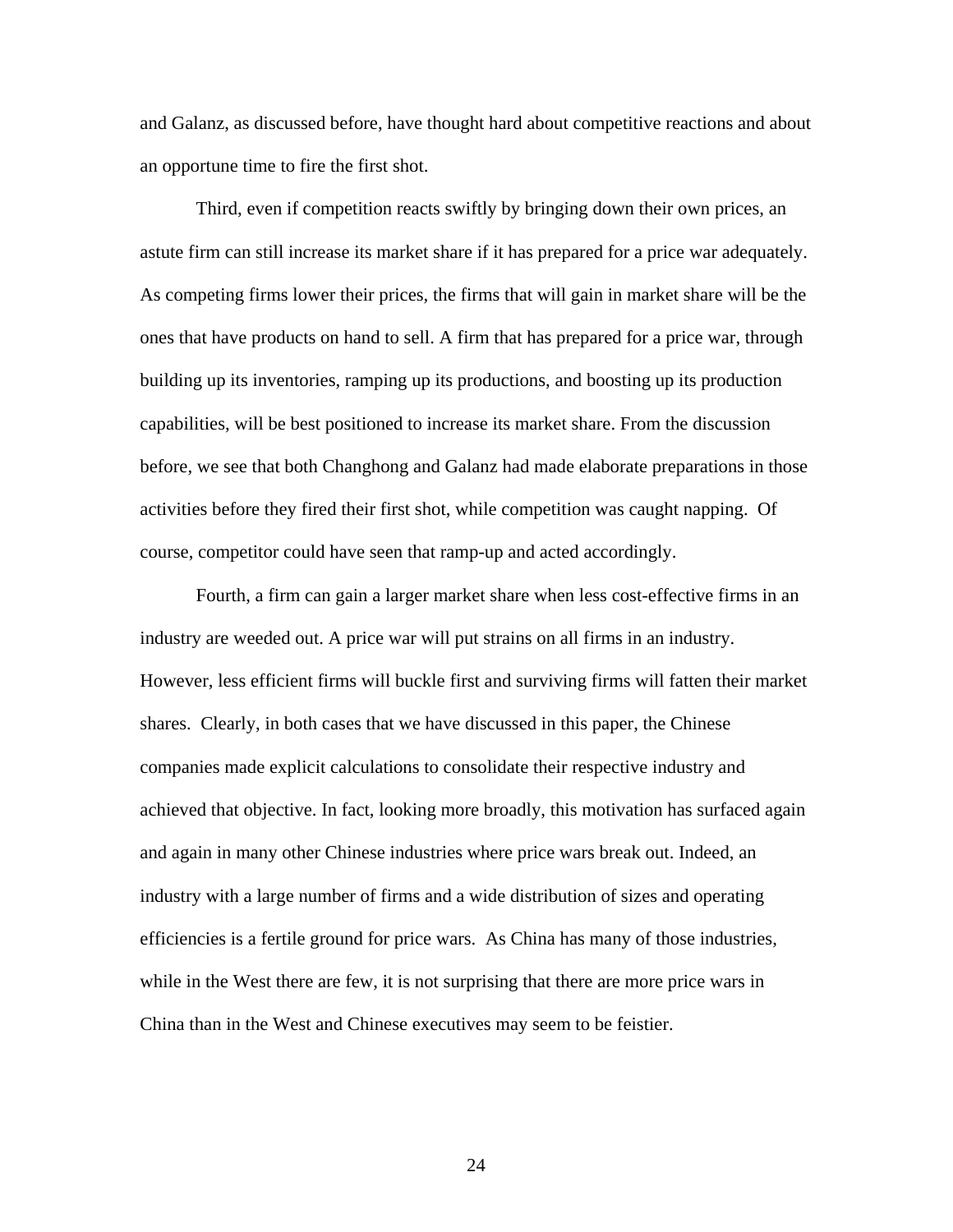Through many price wars, Chinese executives have also learned that to weed out cost-inefficient firms in a market, they do not necessarily need to fight a prolonged, bloody fight. A "shock and awe" strategy can quickly convince an inefficient rival to get out of the way, as any resistance is either futile or fatal. Both Changhong and Galanz thought of this in planning and executing their price wars. From this perspective, it is perhaps understandable that Chinese companies are gung-ho about charging a price 30%- 50% lower than competition, rather than a gentlemanly 10% or 20% lower, when they invade a market in the West.

 Of course, not all bets are off if a firm cannot increase its market share by starting a price war. Another important factor in a firm's price war calculus is Δ*Q*, the change in the industry demand. When a price war breaks out, even if all competing firms in the market are equally efficient and they all follow suit cutting their prices so that no firm can gain any additional market share, firms can still benefit from price wars if they expand the industry demand sufficiently. In the West, people tend to forget the times when the markets for mundane products such as microwave ovens, color TV's, refrigerators, etc., were growing at a fast pace and the total demand for them was price elastic. However, in China, they are all high growth industries with high price elasticity and hence substantially lower prices can open the floodgate for consumer purchases. This is also one of the key reasons why there are so many price wars in China but not in the West. Changhong was betting on this surge in the industry demand and so was Galanz. What this also means is that as the growth of an industry levels off, one should begin to observe fewer price wars and more focus on non-price competition.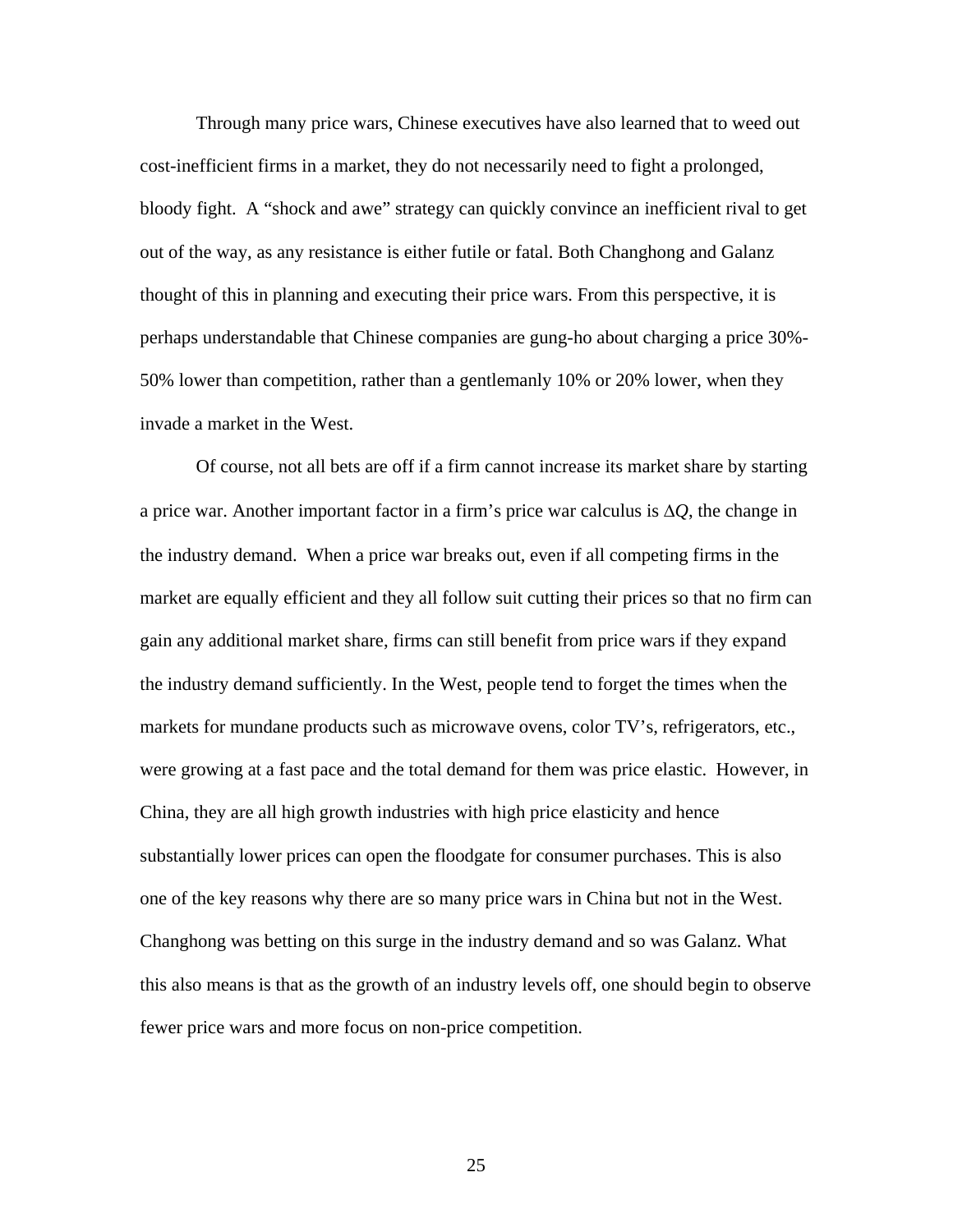## **Conclusions**

We hope that our discussions so far, based on the experience of Chinese companies have achieved two objectives. First, they demystify rampant price wars in China and combative pricing behavior on the part of Chinese companies. There is nothing intrinsically Chinese, as far as we can detect, about the calculus that the Chinese executives use in planning and executing price wars. What is intrinsically Chinese, however, is the fact that a whole generation of Chinese executives have grown up in a business environment characterized by growing markets, heterogeneous firms with a wide distribution of cost-efficiencies, and new technologies with significant scale economies. This business environment provides many profitable opportunities for them to engage in price wars and to hone their skills, whereas in Western markets, oligopolistic competition among (mostly) equals in mature markets encourages more finesse in devising marketing strategies. In both cases, firms are weighing the same factors, albeit making different strategic choices in the end.

Second, price wars are not *per se* a nonstarter as a marketing strategy, and the stigma associated with them in the West is not helpful for executives who have to fight in the trenches. As with any other business strategy, the usefulness of price wars depends on the circumstances. A company can take a quite rational approach to plan and execute a price war when opportunities arise. Chinese companies seem to have a knack in identifying those opportunities and seizing upon them. However, one need not look far to discover the art of price war, and the familiar incremental breakeven analysis or IBEA provides one with a guide for planning and executing a price war.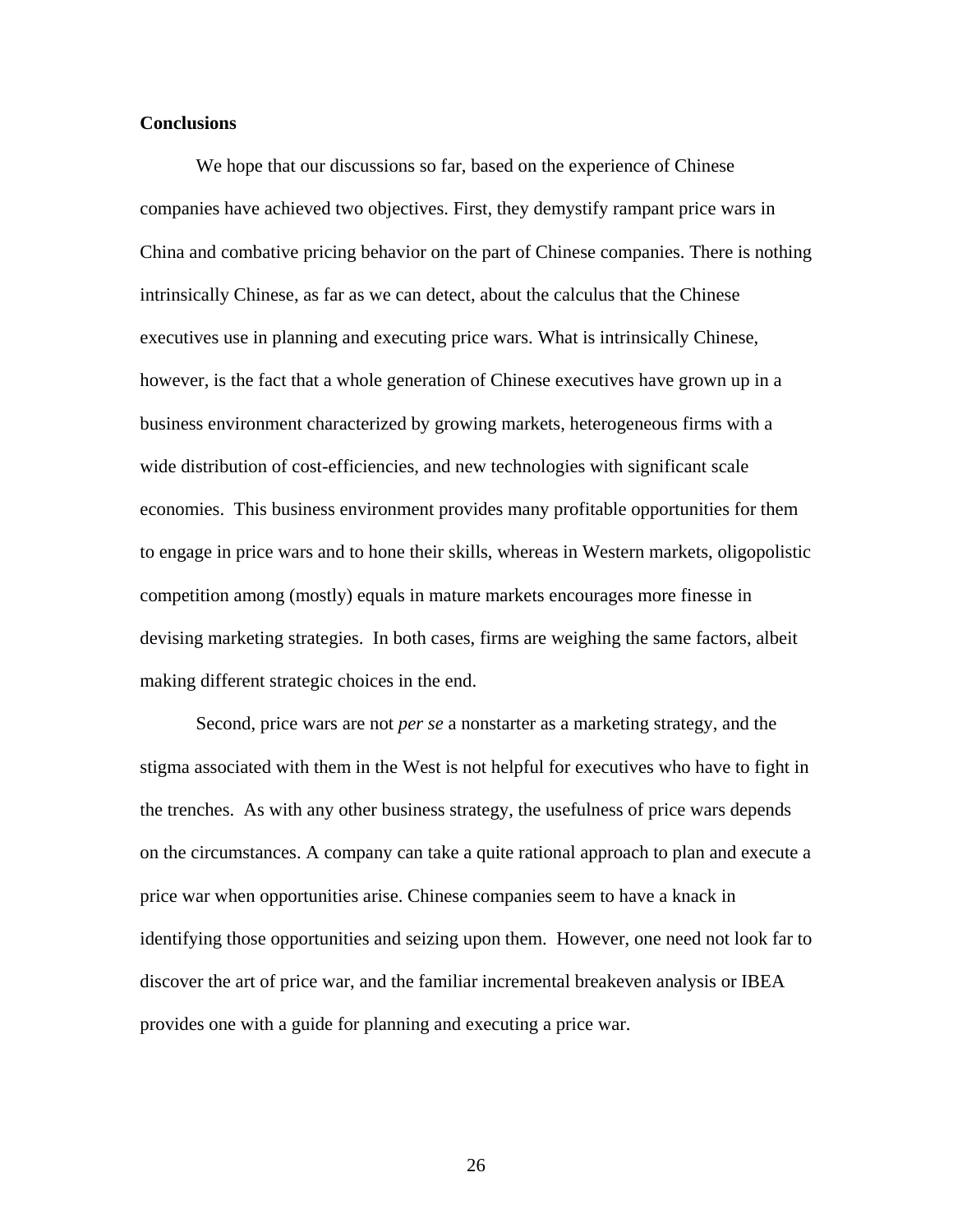Up to this point, we have purposefully left two issues untouched. First, price wars have long-term consequences beyond what the short-term payoffs capture. How could IBEA be adjusted to incorporate these long-term effects? Second, the art of a price war is all about how to plan and execute a price war and it seemingly says little about a firm at the receiving end. If a Chinese company comes to a US market, how could a US company prevent it from starting a price war? If it cannot discourage the Chinese company from charging a price 30-50% lower, what should it do?

The first question is easier to answer. If you can assess specific long-term benefits or losses from a price war in terms of its impact on the future cash flows, you can always adjust Δ*q* downward or upward accordingly. Thus, for instance, if Philip Morris expected that a 20% price cut on the Marlboro Friday (April 2, 1993) would have had the longterm effect of disciplining generic brands and thus stabilizing price competition in the future, it should have been willing to accept a much lower immediate sales lift, sacrificing short-term profits for the long-term gains.

The questions related to defensive strategies are harder to answer. Depending on the situation in which a firm finds itself, the answers can be quite different. We are currently developing detailed answers to those two questions, based on specific case studies. However, one already gets all the clues to those answers from IBEA if one thinks like a contrarian. IBEA suggests two broad principles for fighting a price war.

First, as Sun-Tzu put it best in his Art of War, "the highest realization of warfare is to attack the enemy's plans" so that one can subjugate "the enemy's army without fighting." Specific to fighting a price war, what this means is that you want to do things that can prevent any company from starting and benefiting from a price war. In the